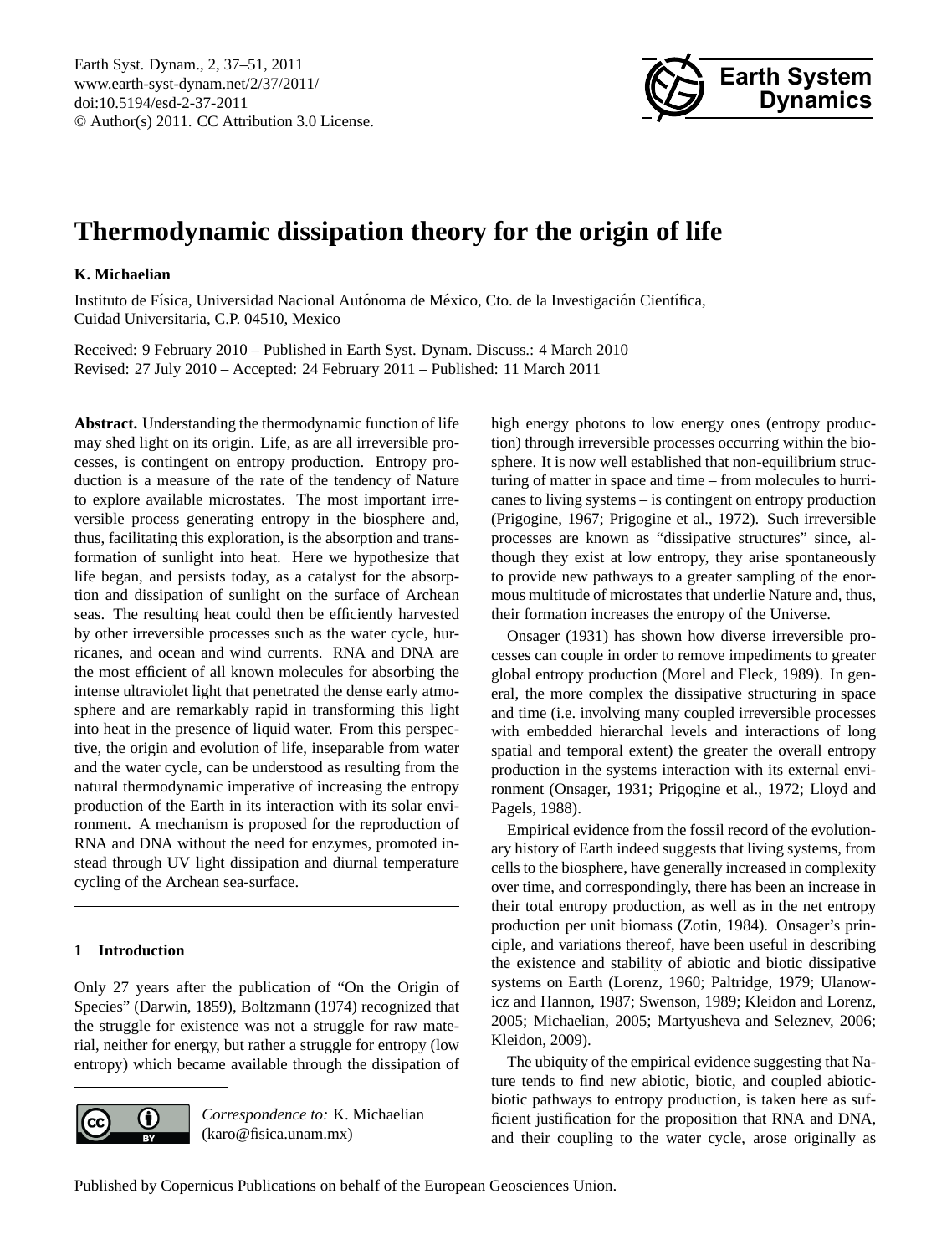structuring of material in space and time to provide a new route to augmenting the entropy production of the Earth in its interaction with its prebiotic solar environment.

The nucleic acids RNA and DNA are efficient absorbers of photons in the 200–300 nm ultraviolet region of the Sun's spectrum (Chang, 2000); just that important part of the spectrum which could have filtered through the early Earth's dense atmosphere. These molecules, in the presence of water, are extraordinarily rapid at dissipating the high energy photons to heat. It is then plausible that life arose as a catalyst for absorbing sunlight at the surface of the shallow seas, dissipating it into heat and, thereby promoting still other irreversible processes such as the water cycle (evaporation/rain), and wind and ocean currents, all of which contribute to the entropy production of the biosphere (Peixoto et al., 1991; Kleidon 2009). This suggests a thermodynamic imperative for an origin of life which can be related to its thermodynamic function of entropy production (Michaelian, 2009, 2011).

Prevailing scenarios for the origin of life center on the replication first "RNA World" (Gilbert, 1986) hypothesis (see Orgel, 2004, and Rauchfuss, 2008, for a review), and "metabolism first" followed by replication proposals (see Shapiro, 2007, for a review) including hydrothermal vent proposals (Wächtershäuser, 2006; LaRowe and Regnier, 2008; Nitschke and Russell, 2009). The scenario presented here is more akin to the RNA World hypothesis but shares with the metabolism first theories the idea of a gradual genetic take-over of a metabolic process. However, replication and metabolism are linked from the very beginning; the first molecules of life, RNA and DNA, are suggested to be UV light metabolizing photoautotrophs.

From within the framework of the "RNA World", Orgel (2004) recognizes several severe problems related to low yields in the individual steps of RNA synthesis and replication but is cautiously optimistic with regard to the abiogenic synthesis of RNA, suggesting that other, undiscovered, routes to these molecules may eventually be found. The most difficult current problems with abiogenisis are; (1) the production and stability of ribose competing with other more easily synthesized and more stable sugars, (2) the difficulty of the polymerization of nucleotides to form polynucleotides, (3) the problem of the racemic mixture of chiral nucleotides frustrating the template-directed copying of polynucleotides and, perhaps the most difficult, (4) the replication of RNA without the assistance of enzymes.

The theory presented here offers a consistent framework within which each of the above mentioned difficulties is alleviated. It recognizes a non-equilibrium thermodynamic imperative for producing RNA and DNA, irrespective of the difficulty of producing these in the laboratory, due to the great entropy producing potential of these molecules given the initial conditions of the primitive Earth; a high flux of UV photons and a high sea-surface temperature. Considering these thermodynamic forces not only alleviates the difficulty with the abiogenic yields of the primary molecules of life but, at the same time, provides an UltraViolet and Temperature Assisted mechanism for Reproduction (UVTAR) of RNA and DNA, without the need for enzymes.

#### **2 Ambient conditions of insipient life**

Since life obtains its vitality only in the context of its interaction with its external environment, establishing the ambient conditions of the primitive Earth is essential to any theory on the origin of life. It has been hypothesized that the early Earth's seas, existing at the very beginnings of life some 3.8 billion years ago (Schidlowski et al., 1983; Schidlowski, 1988), were hot (Knauth and Lowe, 2003) soups of organic material. Inspired by Oparin's (1924) materialistic ideas on the origin of life, Miller and Urey (1959) experimentally tested and confirmed the idea that the organic molecules could have been created by lightning strikes and photochemical reactions on a reducing Archean atmosphere containing much hydrogen in the form of ammonia (NH3) and methane (CH<sub>4</sub>). Oró (1961) and Oró and Kimball (1962) have demonstrated that all the nucleic acid bases can be obtained by mixing hydrogen cyanide (HCN) with cyanogen  $(C_2N_2)$  and cyanoacetylene (HC<sub>3</sub>N) in an aqueous solution (see also Matthews, 2004). These precursor cyano-molecules are common products of a reducing atmosphere subjected to UV photons (Stribling and Miller, 1987; Orgel, 1994).

An alternative hypothesis is that organic molecules are formed in circumstellar envelopes of stars which shed much of their early atmospheres into interstellar space (Hoyle and Wickramasinghe, 1978; Kwok, 2004). In corroboration, it has been found that cosmic regions of high organic molecular densities are often associated with regions of stellar formation (Ehrenfreund and Charnley, 2000). Over 140 organic molecules have now been found in space, although the nucleobases have yet to be detected (Kwok, 2009). The dispersed organic molecules are then suggested to have been deposited into the Earth's oceans through the vehicle of colliding comets, asteroids, or space dust. Amino acids and nucleobases have been found in carbonaceous chondrite meteorites, believed to be derived from comets, such as the Murchinson meteorite (Martins et al., 2008).

Both theories for the origin of the original organic materials are thus viable and supported by empirical evidence, but which of the two theories is the most plausible in rendering the high concentration of organic molecules required in the original soup depends on how reducing the atmosphere was at the beginnings of life, a topic still highly debated with new insights often changing the balance (Sagan and Chyba, 1997; Tian et al., 2005; Cleaves et al., 2008). For example, recent analysis by Tian et al. (2005) indicates that the Earth's early atmosphere may have been colder than originally assumed and, thus, could have retained up to 30% hydrogen by mass. In this case, the most likely scenario would have been the production of organic molecules through lightning and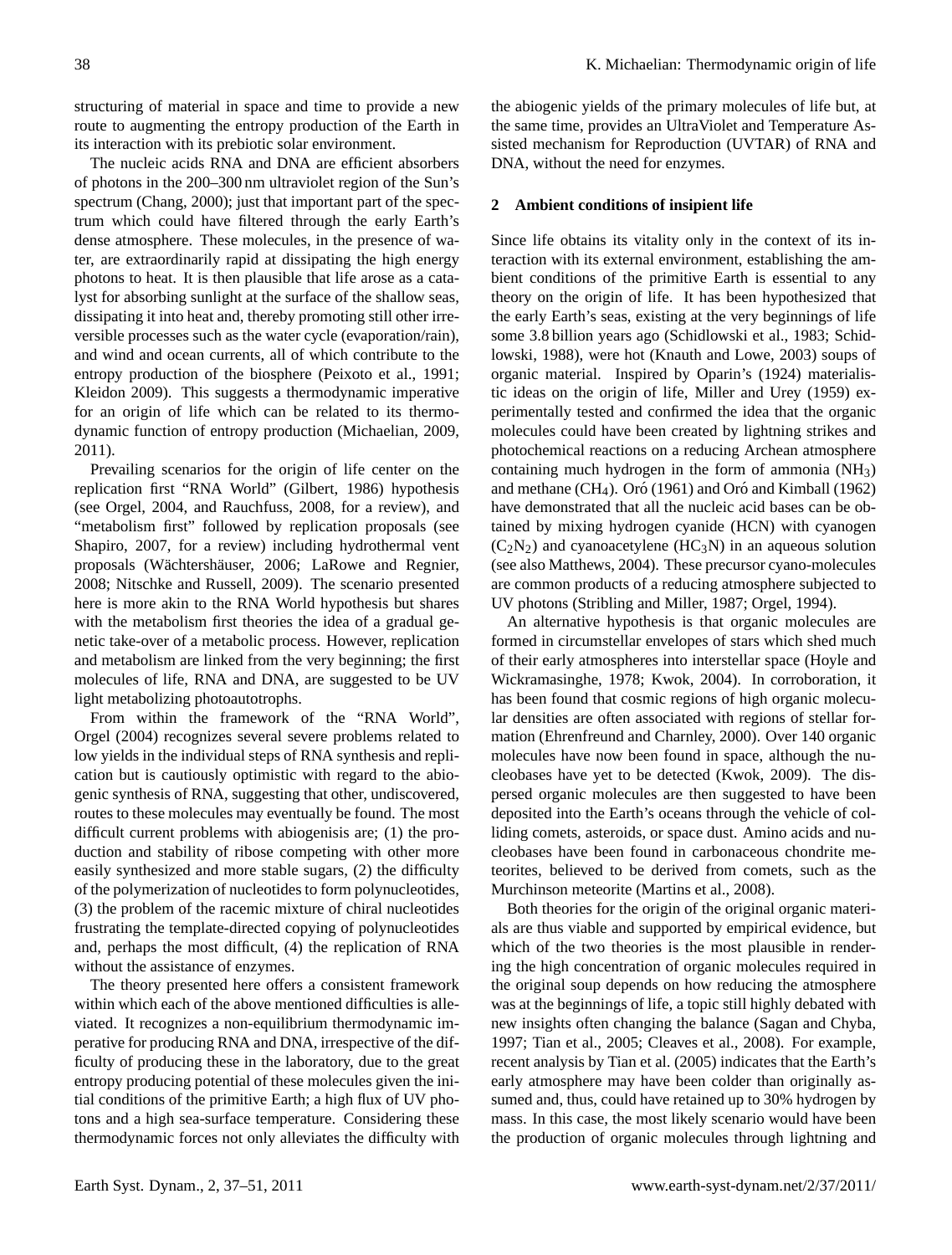photochemical reactions on  $H_2$  and  $CO_2$  rather than on the ammonia and methane atmosphere assumed in the original Miller experiments (Tian et al., 2005). Cleaves et al. (2008) have shown that even in a very neutral atmosphere, the abiogenic yields of the amino acids can be increased by up to two orders of magnitude if oxidation inhibitors, such as ferrous iron, are present.

It is generally believed that Earth's early atmosphere was perhaps twice as dense as today (Walker, 1977, 1983, 1985), and containing a similar amount of nitrogen as today, but significantly greater amounts of  $CO<sub>2</sub>$  and water vapor, perhaps some ammonia and methane, and probably hydrogen (Cnossen et al., 2007; Haqq-Misra et al., 2008).

Both the composition and density of the early Earth's atmosphere have relevance to the spectrum of sunlight that could have penetrated to the Earth's surface.  $CO<sub>2</sub>$  has a very large photon extinction coefficient at wavelengths shorter than approximately 202 nm (at one atmosphere and 295 K). For longer wavelengths it is found that the optical extinction demonstrates a  $1/\lambda^4$ -like behavior typical for Rayleigh scattering (Ityaksov et al., 2008). Water vapor absorbs strongly in the ultraviolet below approximately 170 nm, and strongly in the infrared above about 1000 nm, but is basically transparent between these limits (Chaplin, 2009). Ammonia, NH<sub>3</sub>, also absorbs strongly below 200 nm.

The early Earth was probably much more volcanically active than it is today due to the internal heat of accretion, asteroid bombardment and a higher internal radioactivity. The most important components of volcanic out-gassing are carbon dioxide  $CO_2$ , sulfur dioxide  $SO_2$ , and water vapor  $H_2O$ . Sulfur dioxide has a photon absorption cross section that is large at wavelengths less than 225 nm with a smaller absorption peak at 290 nm at 1 atmosphere and 295 K (Rufus et al., 2003). As in the case of present day Venus, photochemical reactions on carbon dioxide, sulfur dioxide and water vapor can produce sulfuric acid which condenses in a cold upper atmosphere to produce a fine aerosol that is highly reflective in the visible region of the Sun's spectrum. Venus has a thin layer of sulfuric acid cloud at a height of around 70 km giving the planet an albedo of 0.77 in the visible and leaving the day-time surface of the planet in considerable darkness (similar to a very dark overcast day on Earth). However, the sulfuric acid clouds do not scatter as strongly in the ultraviolet as in the visible (Shimizu, 1977), a fact made evident by the observation of Venus in the ultraviolet by Franck E. Ross in the 1920's, which finally revealed a structure in the cloud cover of the planet. Such a layer of reflective sulfuric acid clouds probably existed on the early Earth. It is known, for example, that a single strong volcanic eruption on Earth can decrease the global temperature by as much as 0.7 ◦C for several years due to an increase in albedo in the visible region (Stothers, 1984).

Water vapor and dense clouds of water on the hot early Earth, although reflecting uniformly over all wavelengths

(hence the whiteness of clouds) would have absorbed preferentially in the infrared region of the solar spectrum.

The early Sun was more active due to a higher rotation rate and its spectrum was probably more intense than it is now in the ultraviolet (Tehrany et al., 2002) and up to 25– 30% less intense in the visible (Sagan and Chyba, 1997). A larger magnetic field, due to a higher rotation rate, would mean that gamma and X-ray bursts would also have been much more prevalent and, through degradation in the Earth's atmosphere, would have lead to an additional important component of ultraviolet light on the Earth's surface. A near-by massive star producing up to  $10^{10}$  the amount of UV light as the Sun could also have been an important contributor to the UV flux on Earth (Zahnle et al., 2007).

With the water vapor and clouds absorbing strongly in the infrared and the clouds of sulfuric acid reflecting strongly in the visible, and carbon dioxide, water, and ammonia absorbing strongly in the ultraviolet below about 200 nm and sulfur dioxide absorbing below 225 nm, it is probable that an enthropically important part of the Sun's spectrum reaching the surface of the Archean Earth was that in the ultraviolet between approximately 200 nm to 300 nm.

By considering the probable existence of hydrogen sulfide, being the thermodynamically stable sulfur-containing gas under reducing conditions, and the probable formation of aldehydes (formaldehyde and acetaldehyde) through UV photochemical production, Sagan (1973) calculated a somewhat reduced window of transparency of between 240 and 290 nm.

Cnossen et al. (2007) have carried out detailed simulations of photon absorption and scattering for various hypothetical models of the Earth's early atmosphere. Their models consider different  $CO<sub>2</sub>$  concentrations at different pressures and include absorption, Rayleigh scattering, and an estimate of the effects of multiple scattering, besides taking into account the best estimates for the increase in UV intensity expected for a young Sun. Their conclusions are that the Earth's surface during the Archean (4–3.5 Ga) was subjected to ultraviolet radiation within the 200 nm to 300 nm region of up to  $10^{31}$  times (at 255 nm) that of present. This is not surprising since today less than one part in  $10^{30}$  of the incident solar radiation at  $250 \text{ nm}$  penetrates the Earth's ozone and  $O_2$  atmosphere (Chang, 2000).

The question has arisen as to whether this intense ultraviolet light had a detrimental effect; through photolysing, prejudicial photochemical reactions, and too large informational mutation rates (Biondi et al., 2007), or beneficial effect; through promoting necessary photochemical reactions, such as abiogenic synthesis of the nucleic acid bases, ribose and other carbohydrates (Schwartz, 1995), as well as a favorable selective pressure (Sagan, 1973), on the first molecules of life (Cockell, 1998; Cnossen et al., 2007; Martín et al., 2009). It is argued below, that, apart from inducing useful photochemical reactions and providing favorable selective pressure, ultraviolet light was crucial to the origin of life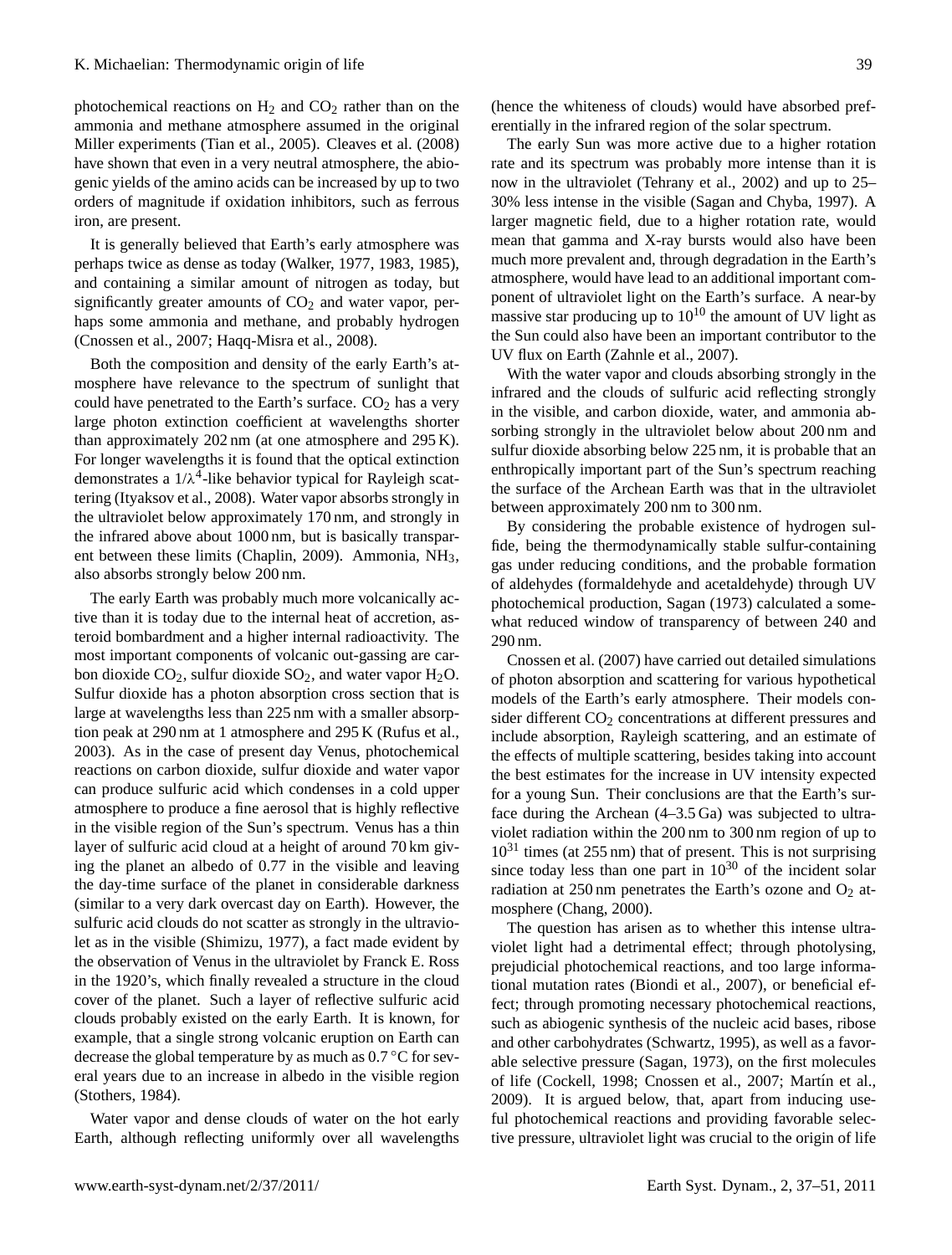for another reason; RNA and DNA are unparalleled ultraviolet light absorbing molecules (photon extinction coefficient of 13 000  $M^{-1}$  L cm<sup>-1</sup> at peak absorption at 260 nm) which, in the presence of water, convert this light rapidly into heat (Middleton et al., 2009) thereby promoting evaporation. The replication of RNA and DNA on the sea-surface would thus have been thermodynamically favored in the intense UV light environment of early Earth since, by coupling to the water cycle, it supplied a new route to greater entropy production (Michaelian, 2009, 2011).

#### **3 The sea-surface and entropy production**

The sea-surface skin layer, of a thickness of 1 mm, being the region of mass, energy and momentum transfer with the atmosphere (Hardy, 1982; Soloviev and Lukas, 2006), is of particular importance to the theory presented here. The upper 50 µm of this layer (the microlayer) hosts an ecosystem of a particularly high organic density, up to  $10<sup>4</sup>$  the density of that in water only slightly below (Hardy, 1982; Grammatika and Zimmerman, 2001). The organic material consists of cyanobacteria, diatoms, viruses, free floating RNA and DNA and other living and non-living organic material such as lipids, aldehydes, chlorophyll and other pigments. A high enrichment of trace metals, so important to many biological molecules, is also found in the microlayer (Hardy, 1982). The high density of material at the surface is attributed to natural buoyancy and surface tension, but most notably to the scavenging action of rising air bubbles from breaking waves and rain drops (Grammatika and Zimmerman, 2001; Aller et al., 2005).

The sea-surface skin layer, in particular the microlayer, is subject to strong diurnal variations in temperature, salinity, pH, and concentrations of aldehydes and other organic molecules as a result of photochemical and photobiochemical interactions at the air-sea interface (Zhou and Mopper, 1997; Wootton et al., 2008).

Most of the heat and gas exchange between the ocean and the atmosphere of today occurs from within the skin layer. The emitted infrared radiation from the sea originates from within the upper  $100 \mu m$  (Soloviev and Schlüssel, 1994).

During the day, infrared (700–10 000 nm), visible (400– 700 nm), and ultraviolet (290–400 nm) light is absorbed at the sea-surface. Pure water has a low absorption coefficient for visible and near-UV light, as can be surmised from its transparency at these wavelengths. However, the organic and inorganic material at the sea-surface alters its optical properties such that an important part of the total energy absorbed in the skin comes, in fact, from visible and UV light. Although, to the authors knowledge, no measurements of the optical density of the sea-surface skin layer have yet been published, an estimate can be made given the fact that the sea-surface microlayer has a density of organic material roughly  $10<sup>4</sup>$ that of water slightly below (Grammatika and Zimmerman, 2001), which is somewhat greater than the ratio of that for very turbid coastal waters to deep ocean water (Wommack and Colwell, 2000). Using, as a surrogate, the largest frequency dependent absorption coefficient measured for turbid coastal waters of Bricaud et al. (1981) and assuming the solar spectrum at the Earth's surface for cloudless skies (Gates, 1980), one can calculate that the organic material in the seasurface skin layer augments the absorption of energy in this layer by about 13.3% (9.1% attributed to 290–400 nm UV absorption, 4.2% attributed to 400–700 nm visible absorption) over that of pure water, which absorbs predominantly in the infrared (Michaelian, 2010a). Under cloudy skies, or atmospheres of high water vapor content (the probable condition on prebiotic Earth), infrared light is blocked and the effect of organic material is much more important, increasing the energy absorption in the sea-surface skin layer by a remarkable 400% (200% UV, 200% visible) (Michaelian, 2010a).

Absorption of infrared, visible, and UV light at the seasurface today increases the daytime temperatures at the skin surface by an average of  $2.5 K$  (up to  $4.0 K$ ) relative to the practically constant temperature at a depth of 10 m (Schlüssel et al., 1990). Night time temperatures, on the other hand, are reduced on average by 0.5 K (up to 0.8 K) due to evaporation, radiation, and conduction to the colder atmosphere. Cyanobacterial blooms have been shown to cause considerable additional heating of the sea-surface (Kahru et al., 1993). The effect of a nutrient enriched phytoplankton bloom on the energy exchange at the surface of a lake has been quantified by Jones et al. (2005). They found a 1.8 K increase in the daytime surface temperature of the lake.

Simulations by Gnanadesikan et al. (2010) using coupled climate models indicate that chlorophyll-dependent solar heating has a first-order impact on the spatiotemporal distribution of tropical cyclones. Not only the location of the cyclone, but both frequency and intensity are affected by chlorophyll surface concentration.

Since the accumulation of organic material at the seasurface is attributed to surface tension, natural buoyancy and the scavenging effect of rising bubbles, it is reasonable to assume that an organically rich surface skin layer would also have existed in prebiotic oceans. An estimate of the optical density of the skin layer in the Archean can be made by assuming concentrations of  $1.5 \times 10^{-5}$  ML<sup>-1</sup> for the nucleic acid bases, based on estimates by Miller (1998) obtained from calculations by Stribling and Miller (1987) of photochemical production rates of prebiotic organic molecules under somewhat reducing conditions. Although these concentration estimates have since been considered as optimistically large, the recent discovery of new non-equilibrium abiogenic routes to these molecules (see below, and Powner et al., 2009), and the possibility of oxidation inhibitors increasing yields substantially in a more neutral atmosphere (Cleaves et al., 2008), plus the existence of an organically enriched sea-surface skin layer, may, in fact, imply that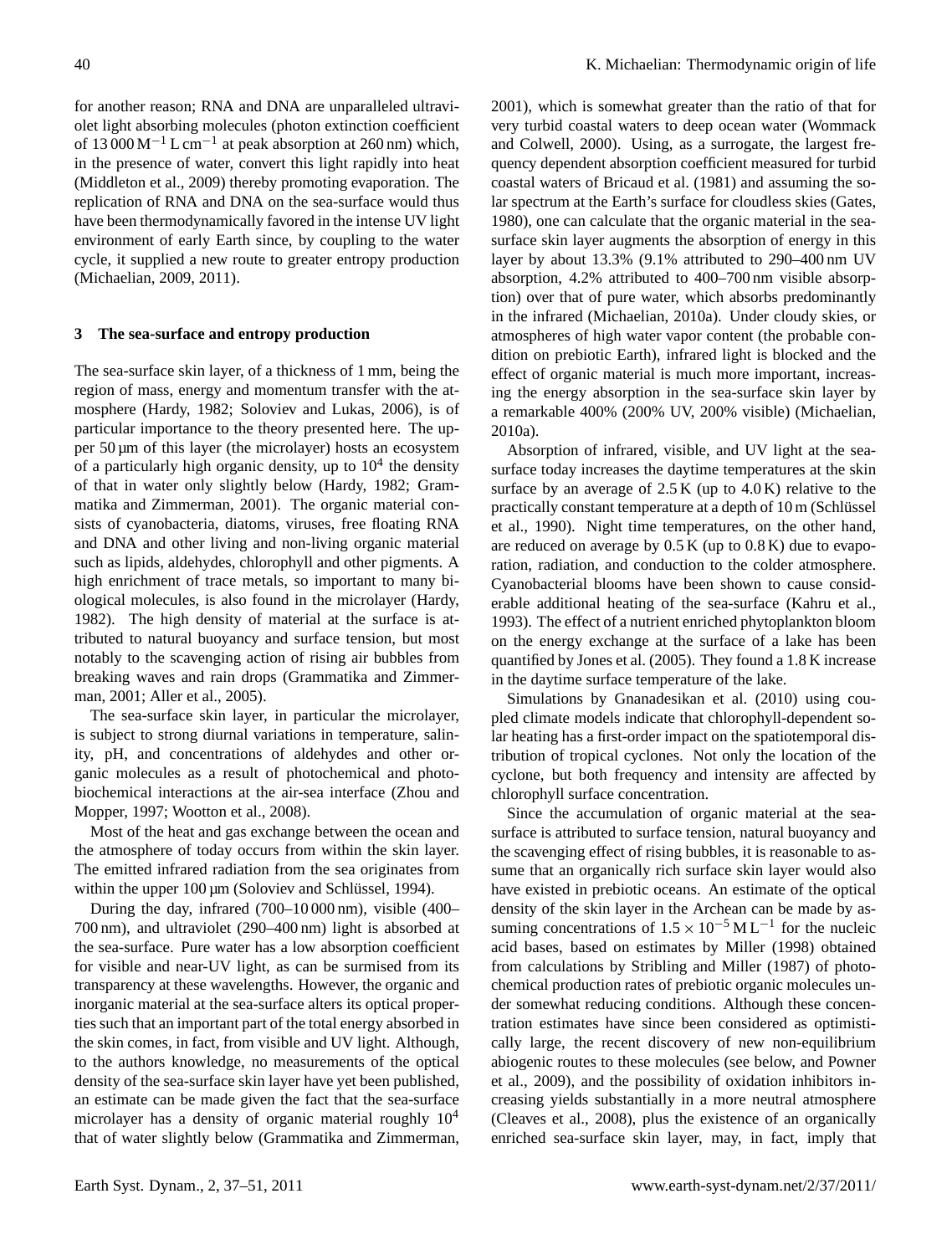they are underestimates. Using measured photon extinction coefficients of the bases of around  $13000 M^{-1}$  L cm<sup>-1</sup> at 260 nm (Chang, 2000), leads to an absorption coefficient of 0.78 cm−<sup>1</sup> . Using the Archean solar spectrum at the Earth's surface as determined by Cnossen et al. (2007), the above determined UV absorption coefficient, and that of today for the visible (probably an overestimate since pigments in the visible such as chlorophyll did not exist in prebiotic oceans), leads to an increase in the energy absorbed in the Archean sea-surface skin layer due to the nucleic acid bases and other organics, over that of pure water, of about 19% (11% attributed to 200–300 nm UV absorption, 8% attributed to 400–700 nm visible absorption) for a cloudless day, and a remarkable 490% (260% UV, 230% visible) for an overcast day, or for an atmosphere with high water vapor content (Michaelian, 2010a).

Increased absorption of high energy photons at the Archean sea-surface due to organic material would imply lower albedo and an increase in the size of the water cycle. Today, about 46% of the incoming solar radiation is absorbed at the surface of the Earth. About 53% of this absorbed radiation is re-emitted into the atmosphere in the form of latent heat through evaporation and transpiration, while emitted long-wave radiation accounts for 32%, and direct conduction 15%. Water vapor, on reaching the cloud tops condenses, releasing its latent heat of condensation in a black-body spectrum at −14 ◦C (Newell et al., 1974). Without organic material at the sea-surface, more photons would be reflected, increasing the albedo, or penetrate deeper into the ocean, augmenting the bulk temperature of the oceans while leaving less heat available at the surface for evaporation. More energy would then be emitted by the Earth as long-wave radiation in a spectrum corresponding to the temperature of the ocean surface of about 18 ◦C, rather than at the lower temperature of the cloud tops, implying less global entropy production. Terrestrial ecosystems would also become less efficient at photon dissipation with less water in the global water cycle. Incident angle and frequency dependent albedo for sunlight on ocean water of today has been measured by Clarke et al. (1970) and Jin et al. (2004). They find that organic material in ocean water reduces the albedo at all incident angles and wavelengths and that this effect increases significantly towards the shorter wavelengths of the ultraviolet.

#### **4 Abiogenic synthesis of the molecules of life**

A central problem with all theories on the origin of life has been the difficulty in demonstrating efficient abiogenic reaction pathways for producing high yields of the primary molecules of life (Orgel, 2004). High yields are important since the half-lives of these molecules are relatively short at high temperature, on the order of hours for ribose, and years or days for nucleic acid bases ( $t_{1/2}$  for A and  $G \approx 1$  yr;

 $U \approx 12$  yr;  $C \approx 19$  days at 100 °C; Levy and Miller, 1998). Many of these molecules require chemical reactions which are "uphill", corresponding to overall positive changes in the Gibb's free energy, while others have large activation barriers that require special enzymes in order to proceed. Near equilibrium pathways to these molecules have been found but do not lead to high yields.

Prigogine (1967), however, has shown that the yield of a product of a chemical reaction can be increased enormously over its expected near-equilibrium value by coupling the nominal reaction to other entropy producing irreversible processes (Chang, 2000). Irreversible processes can be coupled as long as the net production of entropy is positive and Curie's principle is respected; macroscopic causes must have equal or fewer elements of symmetry than the effects they produce. For example, a chemical reaction (scalar) cannot give rise to a directed heat flow (vector). These routes, under far from equilibrium conditions, have scarcely been explored and may offer alternative pathways to efficient abiogenisis (Wicken, 1978, 1979; Pulselli et al., 2009).

For example, the second difficulty mentioned by Orgel (2004), the polymerization of polynucleotide from mononucleotides is an endergonic reaction (positive free energy change) which will not proceed spontaneously. However, this reaction can be coupled with a second irreversible process, the absorption and dissipation of a high energy photon, such that the overall reaction is exergonic (negative free energy change). McReynolds et al. (1971) have shown that the polymerization of oligonucleotides occurs under the action of UV light on an aqueous solution of nucleoside phosphates. Such coupled photochemical reactions would have been prevalent at the beginning of life given the great amount of UV light reaching the Earth's surface. Spontaneous polymerization of polynucleotide under UV light is entropy driven since single strand RNA and DNA in water is more efficient (rapid) in quenching the excitation energy of the absorbed UV photon directly to the ground state through vibrational cooling than are single (particularly pyrimidine) bases, which lose efficiency by decaying to longer lived  $\frac{1}{n\pi^*}$ states about 40% of the time (Middleton et al., 2009).

Another important characteristic of ultraviolet light is that it can readily destroy other organic molecules that have the potential for either catalyzing the break-down of RNA and DNA, or for competing for reactants needed for their synthesis. For example, Powner et al. (2009) have found a promising new route to pyrimidine ribonucleotide production, bypassing the difficult production of ribose (the first problem mentioned by Orgel) and free pyrimidine nucleobases, by employing UV light (254 nm) and a heating and cooling cycle to enhance ribonucleotide synthesis over other less endergonic products.

Other experimental data also support the assertion that the prevalent conditions on Archean Earth – intense UV light, high temperature, and temperature cycling – relieve the problem of the low yield of nucleotide synthesis. Ponnamperuma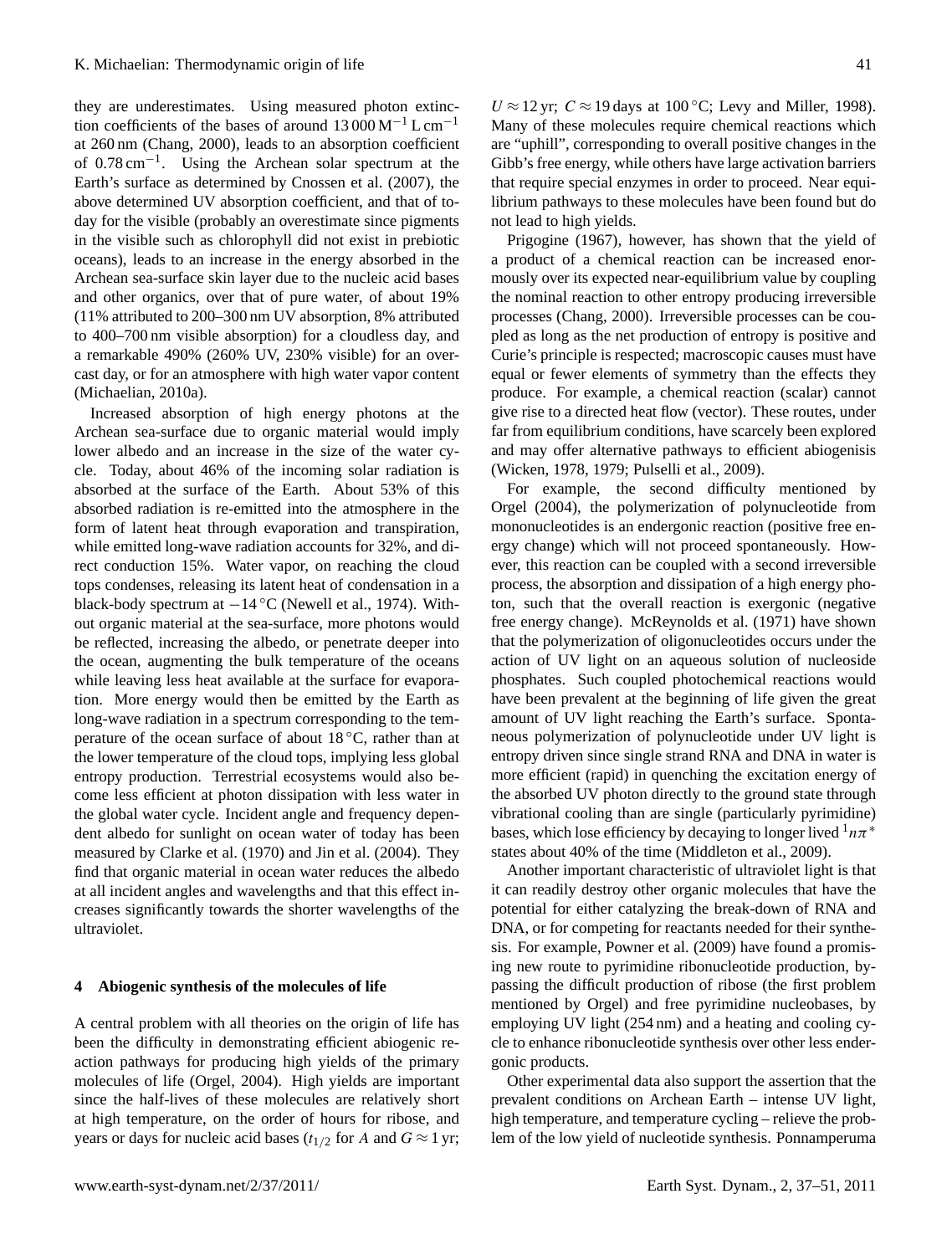et al. (1963) have reported the detection of small amounts (0.01%) of adenosine when a  $10^{-3}$  M solution of adenine, ribose and phosphate was irradiated with UV light. Folsome et al. (1983) report on anoxic UV photosynthesis of uracil, various sugars, including deoxyribose, and amino acids. Kuzicheva and Simakov (1999) have shown that much larger yields (∼4%) of nucleotides can be synthesized by including temperature cycling along with UV light. Their data were obtained by flying basic compounds on board a spacecraft exposed to the UV and gamma environment of space. The rotation of the spacecraft caused temperature cycling, an effect to which they attribute higher yields than obtained in their laboratory experiments with only UV light.

Finally, even though some reactions on the road to nucleotide synthesis may be exergonic, their rates may be very low due to large activation barriers. In this case, yields may be considerably increased by augmenting the temperature (Ponnamperuma and Mack, 1965; de Graaf and Schwartz, 2005) or employing catalysts, such as enzymes.

The thermodynamic forces of intense UV radiation and temperature cycling not only appear to alleviate the difficulty with yields of the primary molecules, but are essential to a proposed mechanism of ultraviolet and temperature assisted reproduction of RNA/DNA without the need for enzymes.

# **5 UV and temperature assisted RNA and DNA reproduction**

It is generally believed that RNA preceded DNA in life's evolutionary history (RNA World hypothesis; Gilbert, 1986). This belief is based in part on the fact that, because it is less stable, RNA exists more often in single strand and shorter length segments than DNA, and can, therefore, fold in on itself or pack together to form three dimensional structures akin to proteins, which, under certain conditions, can catalyze chemical reactions. For example, the active surfaces of ribosomes, the molecular machinery of the cell where proteins are made, consist of RNA known as ribosomal RNA (rRNA). An important catalytic activity of rRNA, which points to RNA as the first molecule of life, is its demonstrated ability to catalyze peptide bonds between amino acids to form proteins (Chang, 2000). In fact, it is becoming apparent that RNA has many extraordinary characteristics pointing to its pioneering status (Spirin, 2002). DNA, on the other hand, is less poly-faceted and lacks a hydroxol group on its ribose sugar, allowing it to obtain its full three-dimensional conformation and to coil up to fit within the nucleus of more modern eukaryote organisms, suggesting relevance to life at a later date. It has, therefore, been reasonable to presume that RNA preceded DNA. However, both molecules are produced with similar abiogenic yields in vitro and both appear to have similar ultraviolet absorbing and dissipating characteristics. Therefore, within the present framework, there is no overwhelming reason why DNA could not have replicated con-temporarily alongside RNA, performing the same function of catalyzing the water cycle and entropy production through UV light absorption and dissipation. The two molecules eventually forming a symbiosis allowing new possibilities for more efficient reproduction and evolution, and correspondingly, greater entropy production.

The two naturally occurring molecules RNA and DNA will, thus, be treated here on equal footing by denoting both inclusive possibilities as "RNA/DNA", while acknowledging that future data may favor one over the other as the first molecule of life in the context of the proposed theory. Simpler synthetic molecules, postulated as pre-RNA candidates, such as PNA, TNA and GNA (Egholm et al., 1993), do not occur naturally and, therefore, probably have little to do with photon absorption and dissipation in the biosphere.

At temperatures above  $90^{\circ}$ C (at one atmosphere and pH 7), almost all of double strand RNA or DNA is denatured into flexible single strands (Haggis, 1974). At lower temperatures, the amount of denaturing depends on the relative proportion of  $G-C$  base pairs, the length of the strand, the pH of the solvent (very low and very high pH correlates with more denaturing; Williams et al., 2001), and the salt concentration (higher salt concentration correlates with less denaturing). RNA has generally lower denaturing temperature than similar length DNA. Random nucleotide sequences and smaller length segments also have lower denaturing temperature. For example, random RNA formed from equal concentrations of  $A, G, C$ , and U has a melting temperature (defined as that temperature at which half of the double strands are denatured) of  $50^{\circ}$ C, while calf thymus DNA has a melting temperature of 87 ◦C (Haggis, 1974). At the higher atmospheric pressures thought to have existed at the beginning of life (up to twice the present value) these denaturing temperatures may have been somewhat higher.

At the high temperatures of the surface of the seas existing before the beginnings of life on Earth, the nucleotides probably floated independently, unable to stack through Van der Waals and hydrophobic interactions, or pair conjugate through hydrogen bonding, because of their large Brownian motion. However, the Earth's surface gradually began to cool, and when the sea-surface temperature cooled to below that of the melting temperature of RNA or DNA (relevant to the local prevailing ambient pressure, pH, and salinity) a phenomenon, which may be called "ultraviolet and temperature assisted RNA/DNA reproduction" (UVTAR), could have occurred.

One estimate has the surface temperature of the Earth descending below 100 ℃ about 4.4 billion years ago (Schwartz and Chang, 2002). Giant impacts, extending into the "late lunar bombardment era" of ca. 3.9 Ga, may have periodically reset ocean temperatures to above the boiling point (Zahnle et al., 2007). There is geochemical evidence in the form of  $18O/16O$  ratios found in cherts of the Barberton greenstone belt of South Africa indicating that the Earth's surface temperature was around 80 ◦C at 3.8 Ga (Knauth, 1992; Knauth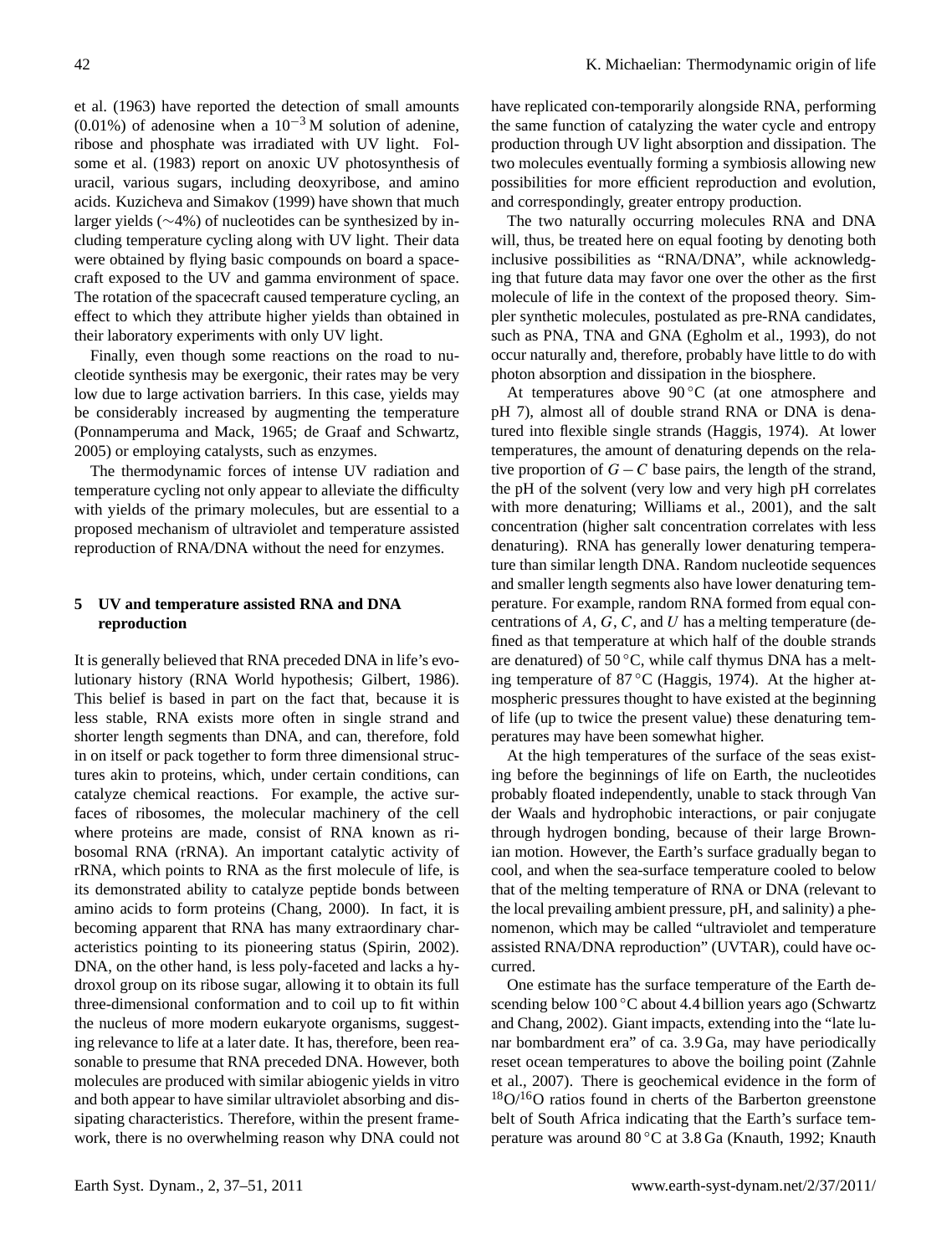and Lowe, 2003), falling to  $70 \pm 15$  °C during the 3.5–3.2 Ga era (Lowe and Tice, 2004). These surface temperatures, existing at the beginnings of life (ca. 3.8 Ga), are suggestively close to the denaturing temperatures of RNA/DNA.

During daylight hours, the water at the Archean seasurface absorbed some solar infrared light, and the aromatic bases of RNA/DNA and amino acids absorbed solar ultraviolet light, while other organic molecules absorbed visible light. It is then probable that the sea-surface skin temperature in the local neighborhood of the RNA/DNA would heat up beyond the denaturing temperature and these would separate into single strands by breaking the hydrogen bonds between conjugate base pairs.

RNA/DNA strongly absorb ultraviolet radiation at around 260 nm at 1 atmosphere pressure (Haggis, 1974; Chang, 2000) due to the  $1\pi\pi^*$  electronic excitation of the bases (Voet et al., 1963; Callis, 1983). The relaxation to the ground state of UV excited DNA has been studied in detail by Middleton et al. (2009, and references therein). An ultra-fast, sub-picosecond, decay of the  $\frac{1}{4}\pi\pi^*$  excited state is observed for the unstacked bases in single strand RNA/DNA through vibrational cooling to the ground state by coupling to the high frequency modes of the water solvent (Pecourt et al., 2000, 2001). Water appears to be the most efficient of many tested solvents (Middleton et al., 2009). Such ultra-fast deexcitation does not appear to exist for stacked bases in double strand RNA/DNA, which normally form long-lived, 100 picosecond, exciton states. This may be partly due to the fact that hydrophobic interactions exclude water from the interior of stacked double strand RNA/DNA (Pecourt et al., 2000, 2001).

It has been suggested that these surprising characteristics are not fortuitous, but rather remnants from earlier days when life was exposed to significantly higher doses of UV radiation. The argument is that these characteristics would have been favored by natural selection since such a highly efficient non-radiative decay significantly lowers the rate of RNA/DNA damage through photo-reactions, thereby reducing the need for frequent repair (Crespo-Hernández et al., 2004; Middleton et al., 2009).

Sagan (1973) pointed out that the rapid UV photon dissipation characteristics of nucleic acid bases would provide an important selective advantage to RNA and DNA over other more easily synthesized organic molecules under the harsh UV conditions of prebiotic Earth. Mulkidjanian et al. (2003) have confirmed this using simple Monte Carlo simulations. However, the interpretation given here of these surprising absorption and relaxation characteristics of RNA/DNA is more profound; apart from conferring stability to these molecules under intense UV radiation, these characteristics confer remarkable entropy producing potential to these molecules due to the efficient absorption of UV light and its rapid dissipation into heat.

As night came, with no light to absorb, the surface of the sea would cool through evaporation, radiation, and

conduction of heat to the atmosphere, to a temperature below which the single strands of RNA/DNA could begin to act as templates and hydrogen bond through their bases with conjugate nucleotides or oligonucleotide segments floating nearby. New, complementary double-strand RNA/DNA would thus be formed at the sea surface during the cool periods overnight. An alternative form of cooling of the ocean surface may have been provided by hurricanes which are known to have an important effect on reducing the surface temperatures of seas (Manzello et al., 2007). Given the high sea-surface temperatures existing on early Earth, and a cold upper atmosphere (Tian et al., 2005), hurricanes would have been much more prevalent than at present.

As the Sun rose, about 7 h after setting (the rotation of the Earth was more rapid 3.8 billion years ago) the sea-surface skin layer would again heat up through the absorption of ultraviolet and visible light on the organic material, and the absorption on water of some infrared light that could penetrate the clouds and water vapor in the atmosphere. Using the Archean solar intensity spectrum at the Earth's surface as determined by Cnossen et al. (2007) and the absorption coefficient for UV light between 200 nm and 300 nm of  $0.78 \text{ cm}^{-1}$ determined from estimated prebiotic concentrations of the nucleic acids (Miller, 1998; see Sect. 3), while assuming similar absorption in the visible as that of today's oceans of  $8.0 \times 10^{-3}$  cm<sup>-1</sup>, and that the diffuse downward and upward long-wave energy flux approximately cancel (Webster, 1994) it can be estimated that diurnal temperature cycling at the Archean sea-surface skin layer could have had an amplitude as large as  $4K$  (Michaelian, 2010a). Schlüssel et al. (1990) have measured a diurnal temperature variation at the skin surface of today's oceans as large as 5 K.

Direct absorption of a UV photon of 260 nm on RNA/DNA (which occurs preferentially on one or two of the nucleic acid bases; Middleton et al., 2009) would leave 4.8 eV of energy locally which, given the heat capacity of water, would be sufficient energy to raise the temperature by an additional 3 K of a local volume of water that could contain up to 50 base pairs (Michaelian, 2010a). Given that the full width of the denaturing curve for RNA/DNA is between 4 and 10 K (depending on the G−C content) the sea-surface temperature in the neighborhood of the segment which absorbed the UV photon would be raised again beyond the denaturing temperature of RNA/DNA and the double strand would separate, providing, in this way, a new generation of single strand RNA/DNA that could serve as new template for complementary strand polymerization during the subsequent cool period. Experimental evidence (Hagen et al., 1965; Roth and London, 1977) indicates that UV irradiation does indeed induce denaturation of DNA held in water baths at a fixed temperature, and that the denaturing effect of UV light increases as the temperature of the bath approaches DNA melting temperature.

A temperature assisted mechanism for RNA/DNA reproduction is not hypothetical; the procedure of repetitive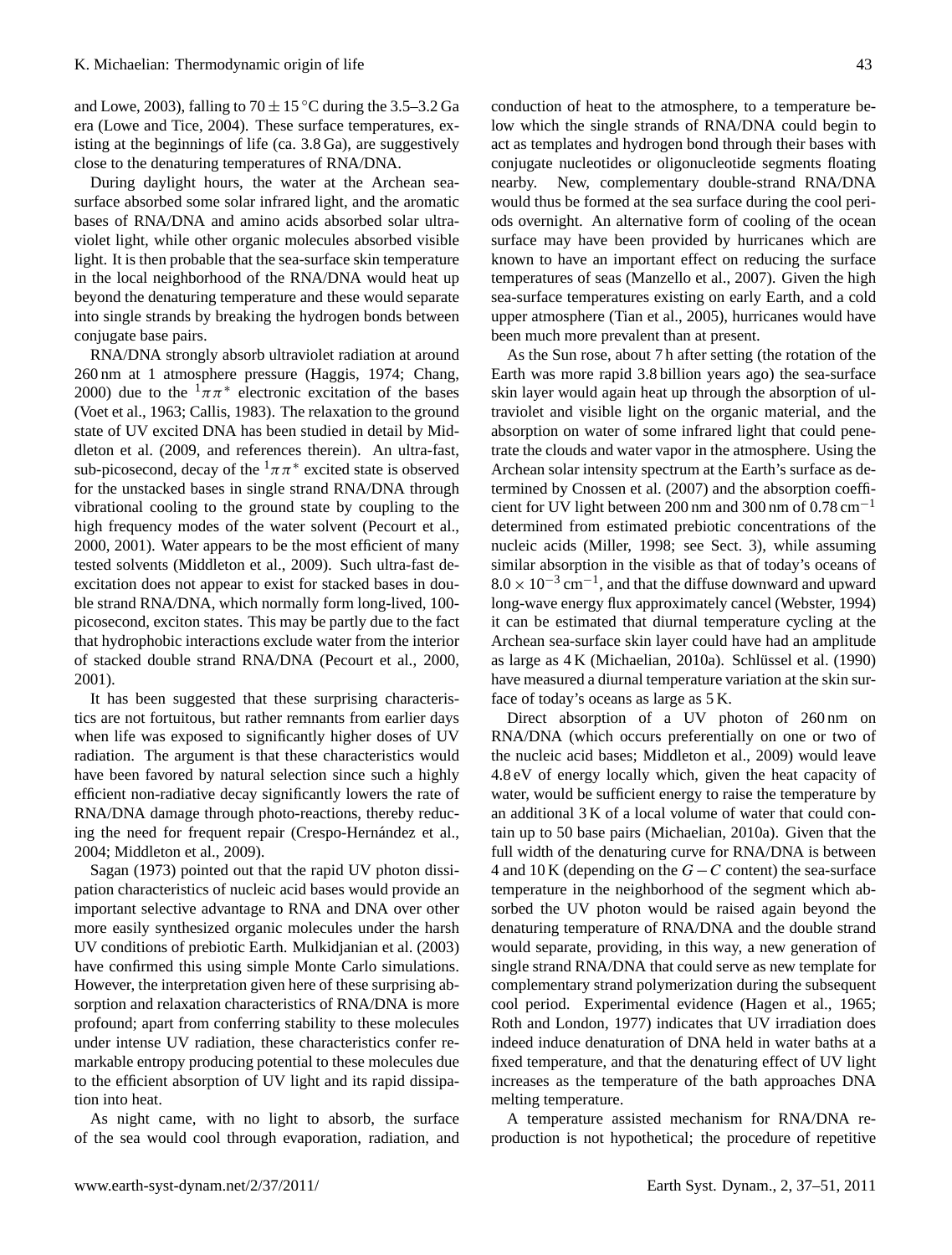heating and cooling is a process known as polymerase chain reaction (Mullis, 1990) that is used today in the laboratory to amplify exponentially a particular DNA or RNA segment of interest. The enzyme polymerase is used to speed up the polymerization of nucleotides on the single strand templates during the low temperature period.

Ultraviolet and temperature assisted RNA/DNA reproduction would have been enhanced by a number of natural phenomenon. First, single strand RNA/DNA absorbs from 20% to 40% more ultraviolet light than does double strand. This effect, known as hypochromism (Bolton and Weiss, 1962; Chang, 2000), is related to the orientation of the electric dipoles of the bases, stacked in fixed relation one above the other in the double helix. On denaturation, the orientation of the dipoles is random and the absorption intensity increases. Double strand RNA/DNA is also less efficient (rapid) at transforming the electronic excitation energy into heat than single strand randomly stacked DNA (Middleton et al., 2009). Both these effects would provide positive feedback for augmenting entropy production by stimulating denaturation under solar UV light and by reducing the possibility of recombination of the separated strands.

A second class of phenomena that could have enhanced UVTAR is the diurnal variation of the chemical properties of the sea-surface microlayer. Both the pH and formaldehyde concentration of the microlayer peak in late afternoon due, in part, to causes predicted to be more relevant during the Archean; lower  $CO<sub>2</sub>$  dissolution in warmer water (Wootton et al., 2008) and increased UV photochemical reaction rates (Zhou and Mopper, 1997), respectively. Both high pH and formaldehyde concentration promote lower DNA/RNA denaturing temperatures (Williams et al., 2001; Traganos et al., 1975). Salinity also reaches a maximum at late afternoon due to increased water evaporation in the microlayer (Zhang et al., 2003), but this would produce a lesser effect opposing denaturation.

Since experimental determinations with the PCR technique give optimal (specificity and rate) annealing temperatures of primers of about 5 K below DNA melting temperatures, these thermal and chemical diurnal variations, as well as the longer denaturation and annealing times allowed for by the UVTAR mechanism (hours instead of minutes for PCR), suggest that an effective UV and temperature assisted RNA/DNA replication mechanism could have been operating at the Archean sea-surface. RNA/DNA at the beginning of life did not require enzymes for its replication, reproduction was instead promoted by the day/night fluctuation of the sea-surface skin temperature about the denaturing temperature of RNA/DNA.

# **6 Entropy production, information storage, and fidelity**

The link between entropy and information has been made by Shannon and Weaver (1949). However, information only has thermodynamic relevance in the context of its ability to catalyze irreversible processes. In a non-equilibrium environment with thermodynamic forces over the system, information is thus more correctly associated with entropy production.

As the seas began to cool further, competition for free floating nucleotides would imply that those RNA/DNA segments which, through particular base sequences along their length, had lower denaturing temperatures or could absorb more ultraviolet light and transfer this energy more efficiently to the molecular degrees of freedom of the surrounding sea-surface water, would be those favored for reproduction because of a higher denaturing probability. For example, favored segments would be those with more adenine-uracil  $(A - U)$  pairs for RNA, or adenine-thymine  $(A - T)$  pairs for DNA, as opposed to those with more guanine-cytosine  $(G - C)$  pairs, since the later have higher denaturing temperatures due to stronger van der Waals interactions between neighboring  $G-C$  pairs and because the later are joined by three hydrogen bonds while  $A-T$  pairs have only two. For example, a DNA segment containing 30% of  $G-C$  pairs has a denaturing temperature of 82 ◦C while that containing 60% denatures at 96 ◦C (Chang, 2000).

This might lead to the conclusion that, as the sea temperature cooled to below the denaturing temperature of RNA/DNA, the composition of the organic soup would consist of mainly long double-strand RNA/DNA containing a high percentage of  $G - C$  pairs that could no longer replicate, and many more very short-strand RNA/DNA containing a preference for  $A-U$  or  $A-T$  pairs that could continue replicating, and thereby increase their proportionate representation. However, there is an important possibility which may have arisen to counter this bias. If, by chance, a codon of the longer RNA/DNA strands coded for a simple enzyme that could help it denature at a lower temperature, then these longer strand RNA/DNA would retain their replicating ability and thus their selective advantage even in an ever colder sea. For example, the easily abiogenically synthesized aspartic amino acid (ASP) is a metabolite of the urea cycle that can produce urea from ammonia. Urea (and also formamide and formaldehyde) in the presence of magnesium ions can reduce DNA melting temperatures by about  $0.6\degree$ C for every 1% increase of the denaturing substance (Jungmann et al., 2008). The thermodynamic advantage of maintaining, and even enhancing, the entropy production in ever colder seas could thus have been the origin of the information content and the associated need for reproductive fidelity of RNA/DNA.

The association of a RNA/DNA molecule with an enzyme, or protein, is still in very common existence today, known as a virus. Poteins absorb strongly at 280 nm due to the aromatic ring of their constituent amino acids tyrosine,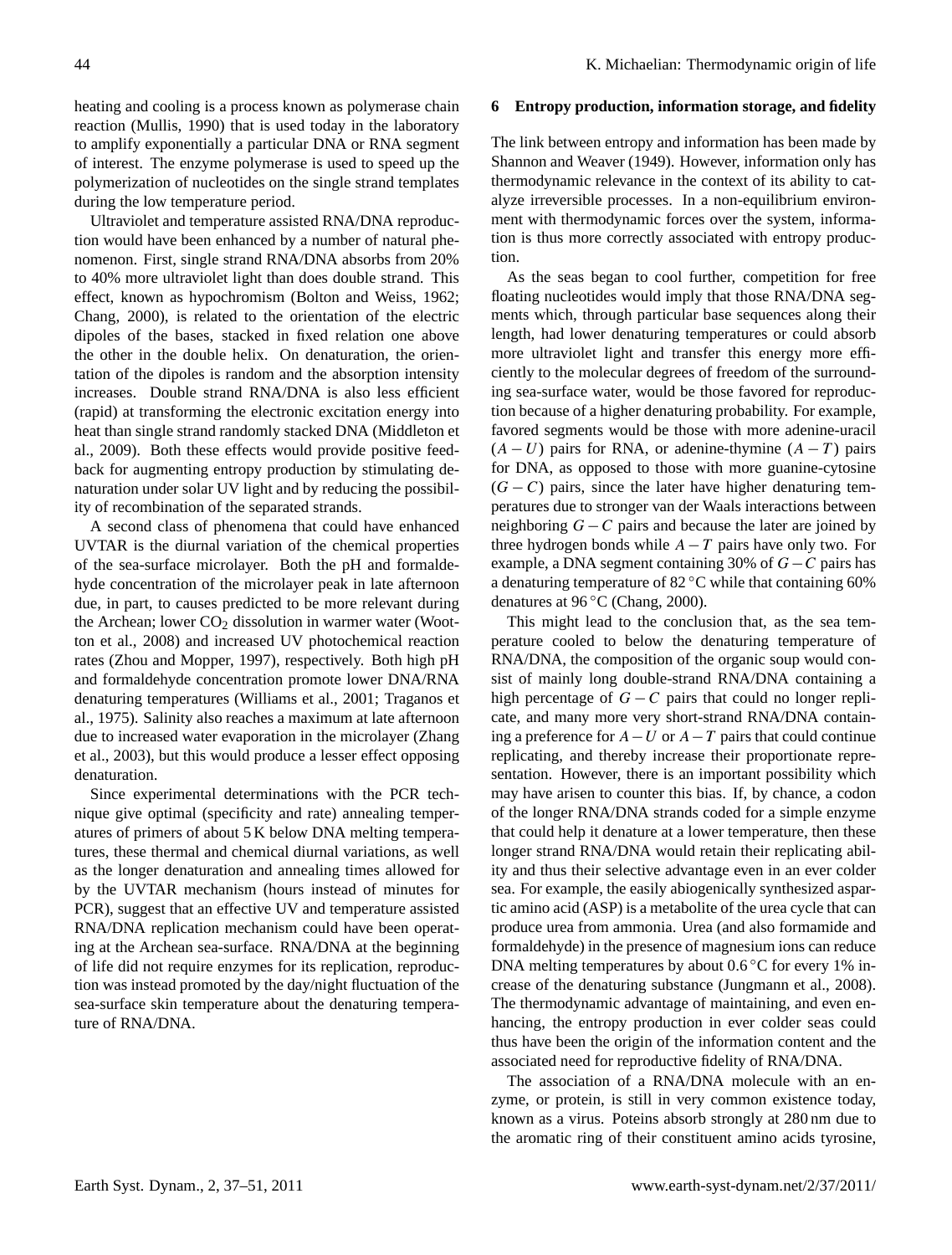tryptophan and phenylalanine (Haggis, 1974; Chang, 2000). They could thus have first served as antenna molecules by providing a larger cross section for UV absorption, and thereby more local heating, favoring denaturing and thus still greater entropy production.

## **7 Evolution**

With greater cooling of the oceans came greater selection pressure for longer RNA/DNA segments that could code for still more complex enzymes that could facilitate denaturing at still cooler temperatures. Just as urea and formamide require the presence of magnesium ions to lower the denaturing temperature of DNA, a denaturing enzyme existing today, helicase, requires a magnesium ion for coupling adenosine triphosphate (ATP) hydrolysis to nucleic acid unwinding (Frick et al., 2007). Proteins and other molecules containing a magnesium ion would have had a natural affinity to RNA/DNA because of their ionic attraction to the negatively charged phosphate groups of the backbone.

Magnesium ions are also an important component of the pigment chlorophyll. The most readily abiogenically synthesized amino acid glycine reacts with succinyl-CoA from the citric acid cycle to form a porphyrin which, when coordinated with a magnesium ion, forms chlorophyll.

Another possible product of information for promoting UV and temperature assisted RNA/DNA reproduction as the seas cooled is the coding for sequences of RNA that promote self-splicing (e.g. self-splicing introns), or in the case of DNA, for a primitive topoisomerase enzyme which can break lengths of DNA into shorter parts for a transient time, effectively giving a large RNA/DNA the lower denaturing temperature of the smaller length segments. The catalytic residue of the topoisomerase enzyme is based on the amino acid tyrosine (TYR). This amino acid is also used in the photosystem II of chloroplasts, acting as the electron donor of the oxidized chlorophyll. Tyrosine, because of its aromatic ring, absorbs strongly at 280 nm (Chang, 2000) and, like RNA/DNA in water, has demonstrated chemical stability under high doses of UV radiation (Barbiera et al., 2002), suggesting that its initial association with RNA/DNA may have been as a robust antenna type of photon absorber to augment the local water temperature sufficiently for denaturation.

It is thus possible that RNA/DNA segments containing the codons specifying for one or more of these amino acid cofactors, acting as primitive denaturing enzymes, gradually mutated into one specifying for a primitive chlorophyll molecule. From a phylogenetic reconstruction of photosynthesis genes from all photosynthetic lineages, Xiong et al. (2000) have determined that purple bacteria are the most ancient photosynthetic organisms. These bacteria employ bacteriochlorophyll in a reaction center that absorbs UV light strongly at 280 nm and 400 nm, with very limited absorption in the visible and a small absorption peak in the infrared at

800 nm (Nozawa et al., 1987). The absorption in the infrared has led to the suggestion (Nisbet et al., 1995) that the first living organisms were chemotrophs living around hydrothermal vents and using the faint infrared light from the vent for phototaxis (orientation) which later developed into photosynthesis as an adjunct to chemotrophy. However, it seems more probable that the peaks in the ultraviolet were used in a primitive photosynthesis at the surface of the seas and that later these organisms spread to hydrothermal vents where the absorption of the faint infrared light emanating from these vents powered photosynthesis before chemotrophy could be properly developed. Indeed, photosynthetic activation spectrum of bacteria employing bacteriochlorophyll extends into the ultraviolet with photosynthetic inhibition increasing with shorter wavelength but reaching only about 10% at 280 nm (Halldal, 1967).

With some modification of bacteriochlorophyll, leading to chlorophyll, the efficacy of the light absorption and dissipation process would be still further enhanced as the skies cleared of organic haze, aldehydes, cyano-molecules, sulfur dioxide and sulfuric acid and water clouds, permitting more visible radiation to penetrate. Chlorophyll absorbs strongly at 430 nm, just where water is most transparent.

RNA/DNA segments that mutated to code for enzymes that could help it capture, join, and polymerize with individual free floating nucleotides would then find even greater selective advantage in still colder seas. Due to reduced Brownian motion, an accidental, and correctly aligned, meeting of a RNA/DNA single strand with a free floating nucleotide or oligonucleotide would become ever more improbable. It is relevant again here that the nucleic acid polymerase of today contain  $\text{Zn}^{++}$  and  $\text{Mg}^{++}$  ions as cofactors for their enzymatic activity (Rauchfuss, 2008). As the rain of the nucleic acid bases and other organic molecules from the sky began to dry up, RNA/DNA segments that coded for enzymes that could not only capture but also synthesize the bases from more primitive but more prevalent organic molecules such as hydrogen cyanide (Matthews, 2004), would be increasingly more favorably selected.

Since ATP is synthesized in the chloroplasts of plants of today by a process known as photophosphorylation, there may have existed a more primitive direct photochemical rout to its synthesis involving UV light and heat. For example, Muller (2005) suggests that thermosynthesis of ATP may be possible through temperature cycling in hydrothermal vents. However, UV light absorption and dissipation by the nucleic acid bases during daylight hours and cooling of the sea surface at night by evaporation and radiation, might have provided a similar heat engine for the abiogenic synthesis of ATP. For example, Kuzicheva and Simakov (1999) have measured significant yields of 5'AMP from nucleosides and inorganic phosphates due to the action of UV light and temperature cycling on spacecraft experiments.

It is a remarkable fact that the protein bacteriorhodopsin, that promotes ATP production in archea by acting as a proton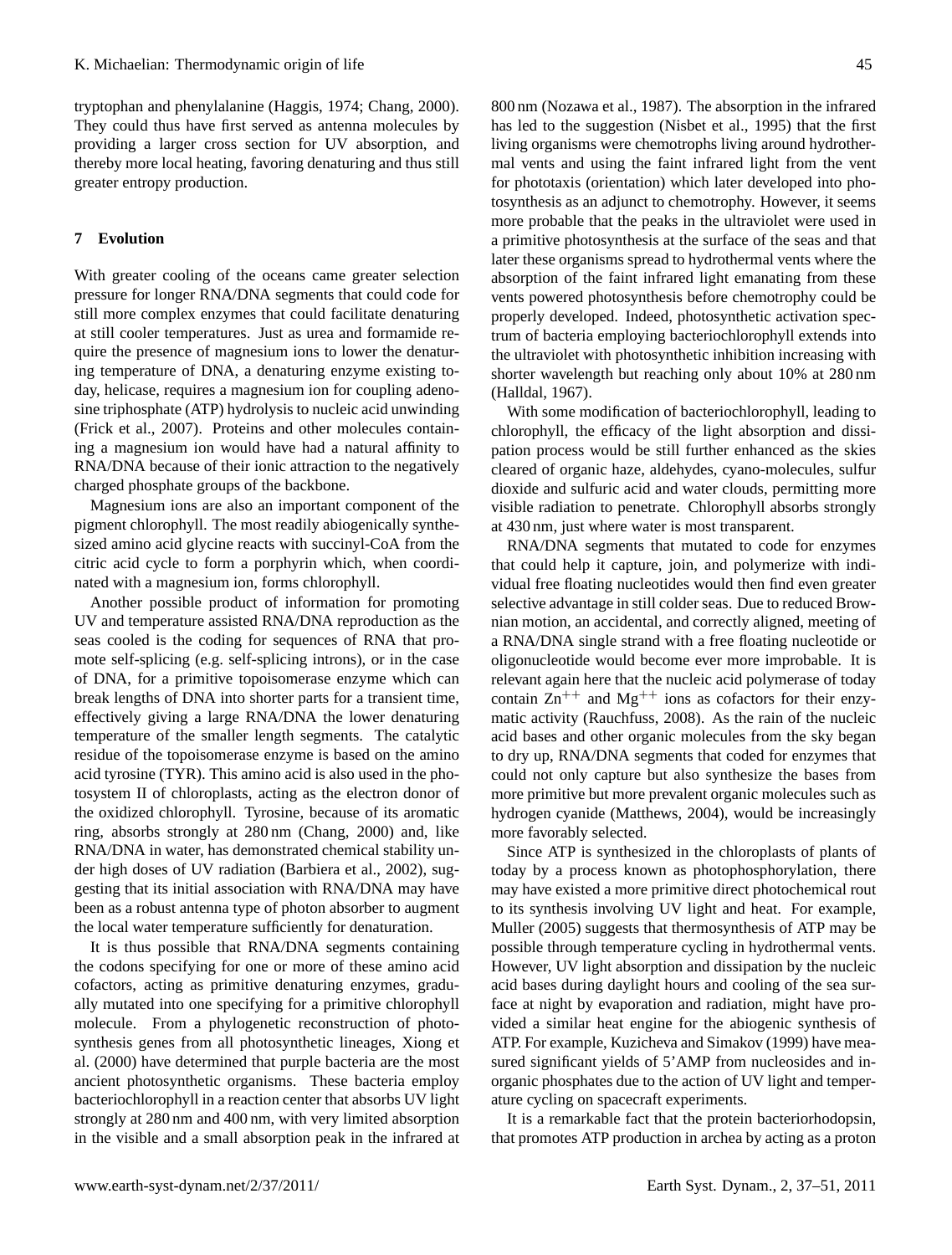pump through the absorption of a photon at 568 nm in the visible, also works perfectly well by absorbing at 280 nm in the ultraviolet (Kalisky et al., 1981). The UV photon energy is absorbed on the aromatic amino acids tyrosine and tryptophan and the energy transmitted to the chromophore. It may thus have been that ATP originally obtained its free energy for formation directly from UV light and that life found a means to harvest this stored free energy for endergonic reactions that required a softer mode (or delayed mode) of energy transfer that could not be provided by direct UV or visible photons.

Thus may have begun the history of the evolution of amino acids, proteins, ATP, and chlorophyll with RNA/DNA; first as simple catalysts to help it denature at colder sea temperatures, as complements that aided in the absorption of UV and visible light, and finally as more active catalysts in attracting cyano-molecules, synthesizing nucleotides, and polymerizing RNA/DNA, as well as providing an active unwinding mechanism as RNA/DNA grew in length and sea temperatures cooled. The increasing competition between the reproducing RNA/DNA segments for organic molecules produced in the Earth's early atmosphere, or delivered from outer space by the comets and meteorites, and the importance of this reproduction to the entropy production of the Earth, could thus have constituted the first steps of evolution through natural selection.

Since the life induced changes in the composition of the Earth's atmosphere, the rain of organic molecules from the sky has now ceased. Viruses, which may thus have been the remnants of the very beginnings of life, and which were able to obtain their component molecules from abiogenisis and reproduce through the UVTAR mechanism, have now evolved to parasitize the complex nucleic acid production of existing life within the protected environment of the cell (Smith, 1965). Their associated proteins may have evolved from simple denaturing enzymes to vehicles that facilitate entry across cellular membranes. Their principal function appears to have also changed from being dissipators of ultraviolet light to agents that cause mortality through lysing in bacteria and higher organisms, allowing their nutrients to be recycled into photosynthetic life. It has been suggested that viruses have co-evolved with primordial cells, stimulating them to produce rigid walls, which caused genetic privacy, allowing vertical evolution (Jalasvuori and Bamford, 2008). Vertical evolution has also augmented entropy production on Earth through the water cycle by producing higher mobile life forms which by transporting nutrients allowed the photon dissipating molecules to spread into regions initially inhospitable to their reproduction (Michaelian, 2009, 2011).

Viruses have recently been found to be much more prevalent in sea water than suspected; being the major component by number of the organic material in ocean water (Wommack and Colwell, 2000). These so called "virioplankton" are found in concentrations of  $10^4$  to  $10^8$  per ml of ocean water, usually about one to two orders of magnitude more common than the bacterial phytoplankton that they parasitize. They are also found in highest abundance within the first 20 µm of still lake water (Wommack and Colwell, 2000). Viral DNA appears to account for only approximately 20% of the dissolved DNA found in ocean water. The rest appears to be soluble DNA of roughly 500 base pairs in size (viral DNA has greater than 20 thousand base pairs) of still unknown origin but probably the result of virus lysing bacteria (Wommack and Colwell, 2000). Bacterial lysing by viruses augments the production of cyanobacteria and other phytoplankton by cycling through necessary nutrients such as phosphor and nitrogen (Wommack and Colwell, 2000; and references therein). This floating organic material, in effect, increases the absorption and dissipation of sunlight at the surface of lakes and oceans today (Jones et al., 2005; Michaelian, 2010a).

#### **8 Comparison with prevailing scenarios for the origin of life**

Traditional views of the origin of life see it as an extraordinary event, persisting for a kind of inherent self-indulgence. The present theory sees the origin of life as a thermodynamic imperative; a new irreversible process, arising once environmental conditions became appropriate, that coupled to existing abiotic irreversible processes to augment the global entropy production of the Earth in its interaction with its solar environment. Although prevailing theories recognize the necessity of a free energy source for the metabolism of selfperpetuation, such as that derived from the chemical potential or thermal gradients of a hydrothermal vent (Wächterhäuser, 2006), they fail to acknowledge a greater thermodynamic function of life beyond self-perpetuation; dissipation of the solar photon flux through life's coupling to the water cycle.

The solar photon flux would have been the most intense and extensive free energy source available during the Archean. The present theory suggests how the visible photon dissipation by life of today may be directly linked with UV photon dissipation at life's beginnings in the Archean. Chemical and thermal gradient sources of free energy would have been limited in size and extent and a theory of the origin of life based on these sources would still have the difficult problem of explaining how photon dissipation (including photosynthesis), appearing very shortly after the origin of life (Rosing and Frei, 2004), could have evolved rapidly from chemical or thermal dissipation.

On addressing evolution, prevailing theories are subject to the same criticism of circularity of argument that inflicts Darwinian theory. What is natural selection selecting? The present theory suggests that natural selection selects bioticabiotic coupled systems leading to ever greater global entropy production, in accordance with the Onsager principle and empirical evidence.

The present theory shares with hydrothermal vent proposals congruency with evidence supporting a thermophilic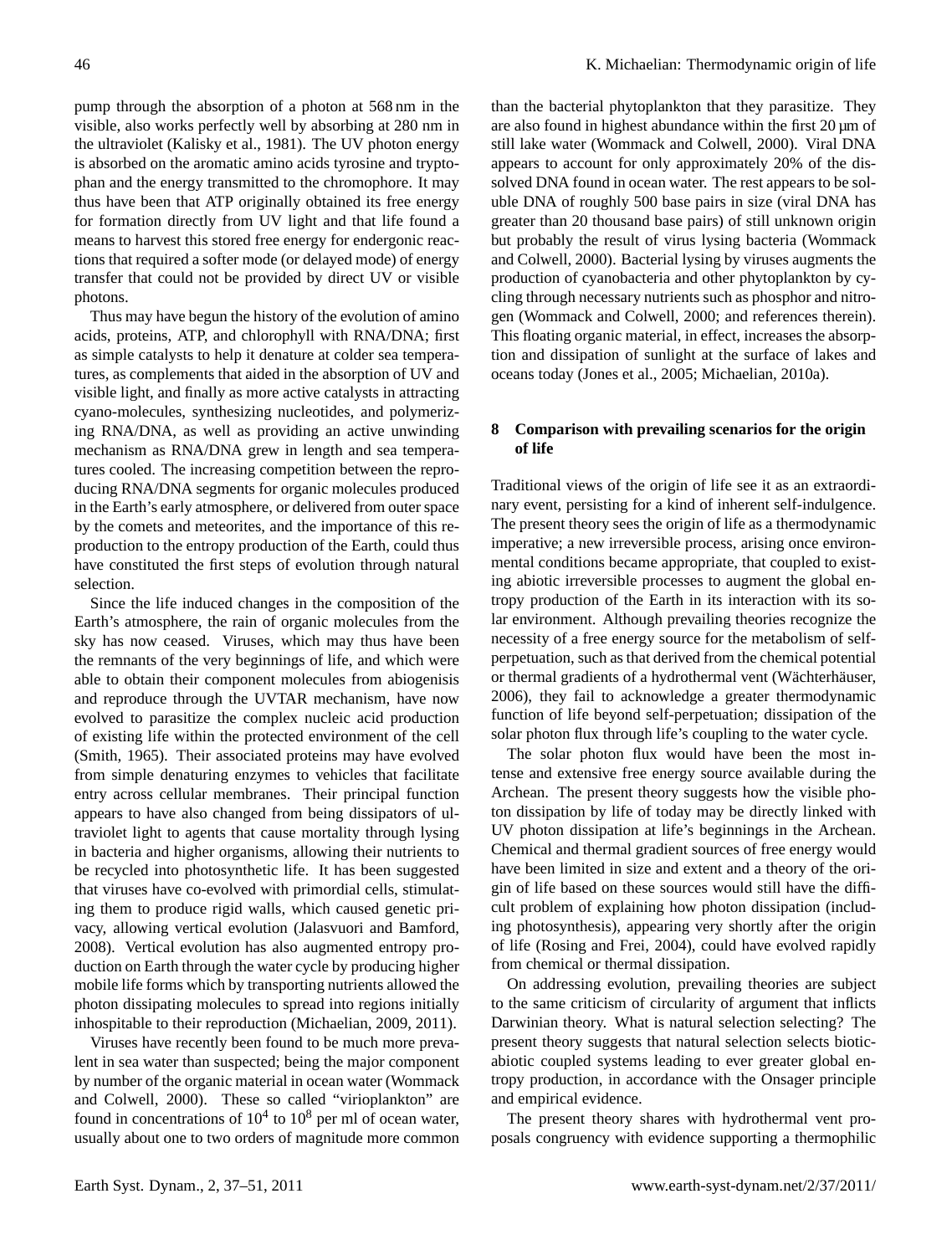origin of life (Schwartzman and Lineweaver, 2004). Any irrefutable evidence indicating that the surface of the Earth was cold at the time of the origin of life would render the theory inviable. The present theory suggests that life as we know it may be less universal than prevailing ideas might indicate, since, besides the requirements of liquid water, a concentration of appropriate chemical constituents, and a free energy source, the theory also imposes stringent requirements on the evolution of the external boundary and initial conditions; an atmospheric window allowing a high UV flux to reach the surface, temperatures descending gradually below the melting temperature of RNA/DNA, temperature cycling, and a water cycle. Of course, other "life" in the Universe may be based on a coupling to other irreversible processes, such as, for example, other solvent phase cycles, but water has many extraordinary properties that may make it unique in this regard.

The present theory avoids the difficulty of the RNA World hypothesis that has made it most vulnerable to criticism; that of requiring a priori sufficient RNA information content and reproductive fidelity (Shapiro, 2007), employing instead the particular environmental conditions of Archean Earth. A temperature cycling mechanism for amplification of RNA and DNA indeed has been shown to function in the laboratory (polymerase chain reaction).

In contrast to prevailing theories, the present theory does not require the unlikely discovery of an abiotic mechanism that produced an initial high enrichment of chiral enantiomers to explain the homochirality of life today. Instead, the present theory argues that homochirality arose gradually over time due to a small asymmetry in the environmental conditions that promote the UVTAR mechanism. In particular, if indeed life emerged when the sea-surface temperature had cooled to below the denaturing temperature of RNA/DNA, then, since the sea-surface temperature would be greatest in the late afternoon, the absorption of the slightly right-handed circularly polarized atmospheric light (Angel et al., 1972), or submarine light (Wolstencroft, 2004), of the afternoon, could have contributed to the abundance of RNA/DNA with D-enantiomer nucleotides. Double strands containing predominantly L-enantiomer nucleotides would absorb less well the right-handed circularly polarized light, and thus could not raise local water temperatures as often for denaturation, thereby curtailing their replication and evolution (Michaelian, 2010b).

#### **9 Discussion and conclusions**

Competition for organic molecules in itself could not have led to evolution through natural selection, or even to simple reproduction. This has been made clear from the numerous experiments of Orgel and others which have failed to create self replicating systems in the laboratory (Orgel, 1994, 2004). Ignoring the entropy producing function of life is, in fact, the basis of the tautology in Darwin's theory of evolution through natural selection. As Boltzmann hinted 150 years ago, the vital force of life and evolution is derived from photon dissipation, i.e. through entropy production. Greater numbers of RNA/DNA in the Archean absorbed more sunlight and catalyzed the early Earth water cycle, besides driving ocean and wind currents. Reproduction and evolution were thus synonymous with increases in the entropy production of the coupled abiotic and biotic biosphere. Naturally selected mutations of the RNA/DNA-protein complexes, and later that of complex animals and ecosystems, would be those allowing for ever greater increases in absorption of high energy photons and greater efficiency at converting these into heat.

The non-equilibrium thermodynamics of the abiogenisis of the primary molecules and their polymerization has hitherto not been duly considered in theories and experiments addressing the origin of life. High temperatures, temperature cycling, and UV light have been demonstrated to be useful in augmenting the abiogenisis of the nucleotides and the polymerization of the polynucleotides.

The problem of RNA/DNA replication without the help of enzymes has been addressed through an ultraviolet and temperature assisted mechanism involving cycling of the primitive sea-surface skin temperature around the denaturing temperature of RNA/DNA and the remarkable ability of these molecules to absorb and dissipate rapidly into heat the intense UV light that penetrated the primitive Earth's atmosphere. A corroborating fact is the evidence indicating that the Earth's surface temperature at the beginning of life was around the denaturing temperature of DNA and RNA. The formation and replication of RNA/DNA would be thermodynamically favored because of the overall increase in entropy production that these molecules afforded to coupled bioticabiotic irreversible process occurring in the biosphere, in particular, to the water cycle.

The origin of information content and replication fidelity of RNA/DNA could be conceived of within the framework of the proposed theory if particular polynucleotide sequences coded for enzymes that facilitated denaturation at colder sea temperatures, or for light harvesting antenna molecules, leading to a differential replication success and entropy producing potential of different sequences. This may have been the beginnings of evolution through natural selection.

The problem discussed by Orgel (2004) of the racemic product of nucleotides frustrating the copying of stable polynucleotides has also been addressed by the present theory. The slightly right-handed circularly polarized light of the late afternoon would have led to homochirality before surface temperatures had cooled to a point at which enzymes and, therefore, reproductive fidelity, were necessary (Michaelian, 2010b). This completes the consideration from within the proposed framework of the major problems concerning the origin of life as reviewed by Orgel (2004).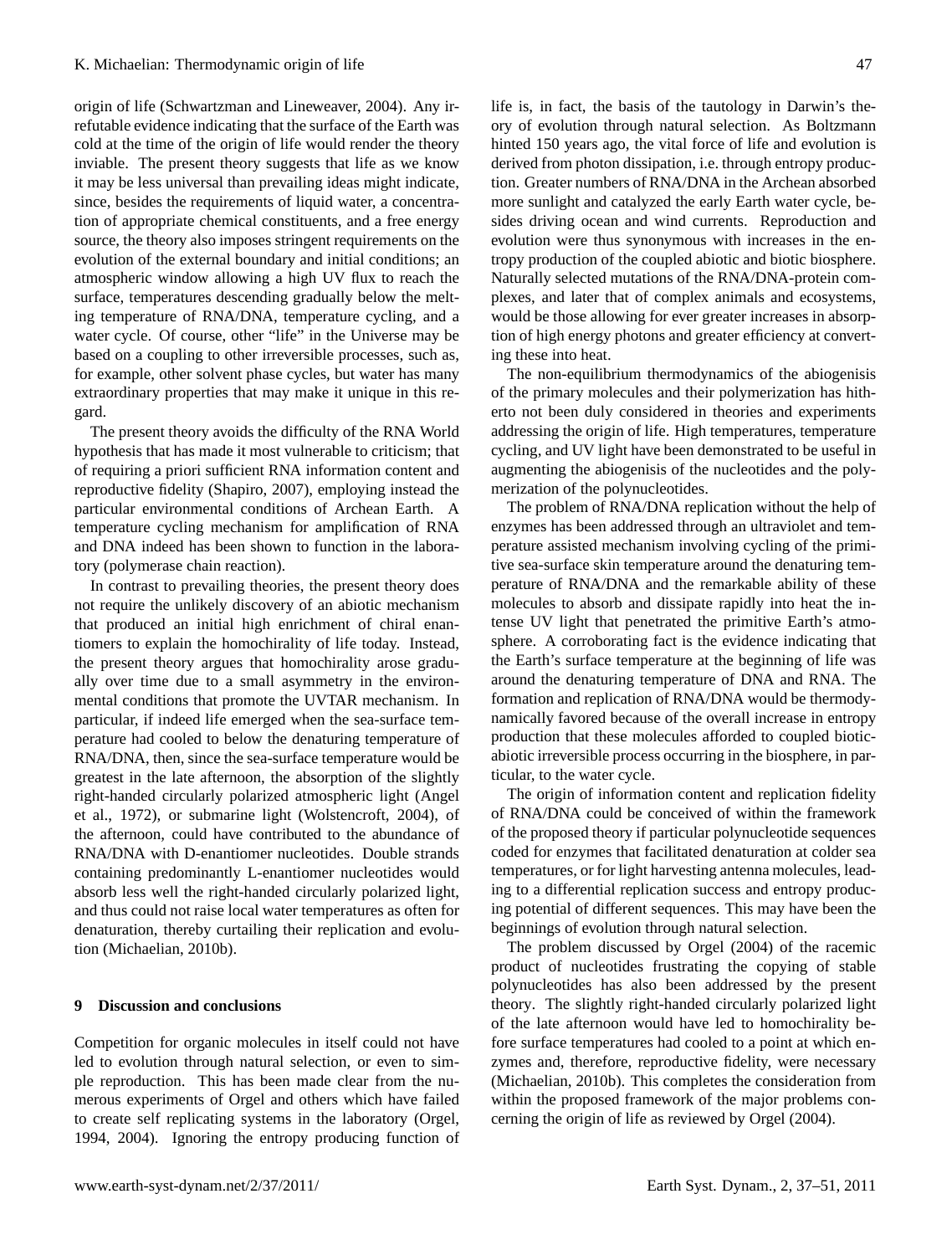A first step in probing the veracity of the proposed theory would be to test experimentally if polymerase chain reaction (PCR) could be carried out by substituting the heat cycling thermostat with UV light cycling, with the thermal bath held constant at a few degrees below the melting temperature of the short (<50 BP) strand RNA/DNA segment, or with slight temperature cycling (∼4 ◦C) representing day and night temperature fluctuations of the Archean sea-surface.

The origin of life and beginnings of evolution, as depicted by this theory has the general feature of an auto-catalytic cycle involving a strong coupling between biotic and abiotic processes, driven by the goal oriented and universal process of increasing the entropy production of Earth in its interaction with its solar environment. This great auto-catalytic cycle involving life and abiotic entropy producing processes remains to this day, and appears to be evolving towards still greater efficiency at producing entropy. Since the appearance of chlorophyll, new pigments capable of capturing ever more of the Sun's spectrum have been incorporated into the photosynthesizing systems of today's plant and bacterial life. Examples are the carotenoids in green plants, the phycobilins in phytoplankton, and the recently discovered mycosporine-like amino acids (MAA's) in phytoplankton which absorb across the ultraviolet (Whitehead and Hedges, 2002). Most of these pigments are known not to have a direct role in photosynthesis. Furthermore, a number of complex mechanisms exist in plants today to dissipate into heat photons absorbed in excess. These pigments and mechanisms have hitherto been considered merely as "safety valves" for photosynthesis (Niyogi, 2000). Alternatively, they may now be explained on thermodynamic grounds through their importance to photon dissipation and the water cycle (Michaelian, 2009, 2011).

The net effect of the origin and evolution of life on Earth has been to gradually increase the Earth's entropy producing potential, or, in other words, to reduce the Earth's albedo and effective temperature at which it emits infrared radiation, making it ever more a blackbody of lower temperature.

*Acknowledgements.* The author is grateful to the editor, A. Kleidon, and a number of reviewers who's comments (see [http://www.earth-syst-dynam-discuss.net/1/1/2010/esdd-1-1-2010-discussion.html\)](http://www.earth-syst-dynam-discuss.net/1/1/2010/esdd-1-1-2010-discussion.html) have served to improve the manuscript. The financial assistance of DGAPA-UNAM, grant numbers IN118206 and IN112809 is greatly appreciated.

Edited by: A. Kleidon

#### **References**

- Aller, J. Y., Kuznetsova, M. R., Jahns, C. J., and Kemp, P. F.: The sea-surface microlayer as a source of viral and bacterial enrichment in marine aerosols, Aerosol Sci., 36, 801–812, 2005.
- Angel, J. R. P., Illing, R., and Martin, P. G.: Circular polarization of twilight, Nature, 238, 389–390, 1972.
- Barbiera, B., Henina, O., Boillota, F., Chabina, A., Chaputb, D., and Bracka, A.: Exposure of amino acids and derivatives in the Earth orbit, Planet. Space Sci., 50, 353–359, 2002.
- Biondi, E., Branciamore, S., Maurel, M., and Gallori, E.: Montmorillonite protection of an UV-irradiated hairpin ribozyme: evolution of the RNA world in a mineral environment, BMC Evolutionary Biology, 7(Suppl 2), S2, 2007.
- Bolton, H. C. and Weiss, J. J.: Hypochromism in the Ultra-Violet Absorption of Nucleic Acids and Related Structures, Nature, 195, 666–668, 1962.
- Boltzmann, L.: The Second Law of Thermodynamics, 1886, in: Ludwig Boltzmann: Theoretical physics and philosophical problems: Selected writings, edited by: McGinness, B., D. Reidel, Dordrecht, The Netherlands, 1974.
- Bricaud, A., Morel, A., and Prieur, L.: Absorption by Dissolved Organic Matter of the Sea (Yellow Substance) in the UV and Visible Domains, Limnol. Oceanogr., 26, 43–53, 1981.
- Callis, P. R.: Electronic states and luminescence of nucleic acid systems, Annu. Rev. Phys. Chem., 34, 329–357, 1983.
- Chang, R.: Physical Chemistry, University Science Books, Sausalito, California, 2000.
- Chaplin, M.: Water Structure and Science, [http://www.lsbu.ac.uk/](http://www.lsbu.ac.uk/water/chaplin.html) [water/chaplin.html,](http://www.lsbu.ac.uk/water/chaplin.html) last access: 2009.
- Clarke, G. L., Ewing, G. C., and Lorenzen, C. J.: Spectra of backscattered light from the sea obtained from aircraft as a measure of chlorophyll concentration, Science, 167, 1119–1121, 1970.
- Cleaves, H. J., Chalmers, J. H., Lazcano, A., Miller, S. L., and Bada, J. L.: A Reassessment of Prebiotic Organic Synthesis in Neutral Planetary Atmospheres, Origins Life Evol. B., 38, 105–115, 2008.
- Cnossen, I., Sanz-Forcada, J., Favata, F., Witasse, O., Zegers, T., and Arnold, N. F.: The habitat of early life: Solar X-ray and UV radiation at Earth's surface 4–3.5 billion years ago, J. Geophys. Res., 112, E02008, [doi:10.1029/2006JE002784,](http://dx.doi.org/10.1029/2006JE002784) 2007.
- Cockell, C. S.: Biological Effects of High Ultraviolet Radiation on Early Earth – A Theoretical Evaluation, J. Theor. Biol., 193, 717–729, 1998.
- Crespo-Hernández, C. E., Cohen, B., Hare, P. M., and Kohler, B.: Ultrafast excited-state dynamics in nucleic acids, Chem. Rev., 104, 1977–2019, 2004.
- Darwin, C. R.: On the Origin of Species by Means of Natural Selection, ed. J. Murray, London, 1859.
- de Graaf, R. M. and Schwartz, A. W.: Thermal synthesis of nucleoside H-phosphonates under mild conditions, Origins Life Evol. B., 35, 1–10, 2005.
- Egholm, M., Buchardt, O., Christensen, L., Behrens, C., Freier, S. M., Driver, D. A., Berg, R. H., Kim, S. K., Nordén, B., and Nielsen, P. E.: PNA Hybridizes to Complementary Oligonucleotides Obeying the Watson-Crick Hydrogen Bonding Rules, Nature, 365, 566–568, 1993.
- Ehrenfreund, P. and Charnley, S. B.: Organic Molecules in the Interstellar Medium, Comets and Meteorites: A Voyage from Dark Clouds to the Early Earth, Annu. Rev. Astron. Astr., 38, 427–483, 2000.
- Folsome, C., Brittain, A., and Zelko, M.: Photochemical Synthesis of Biomolecules under Anoxic Conditions, Origins Life, 13, 49– 55, 1983.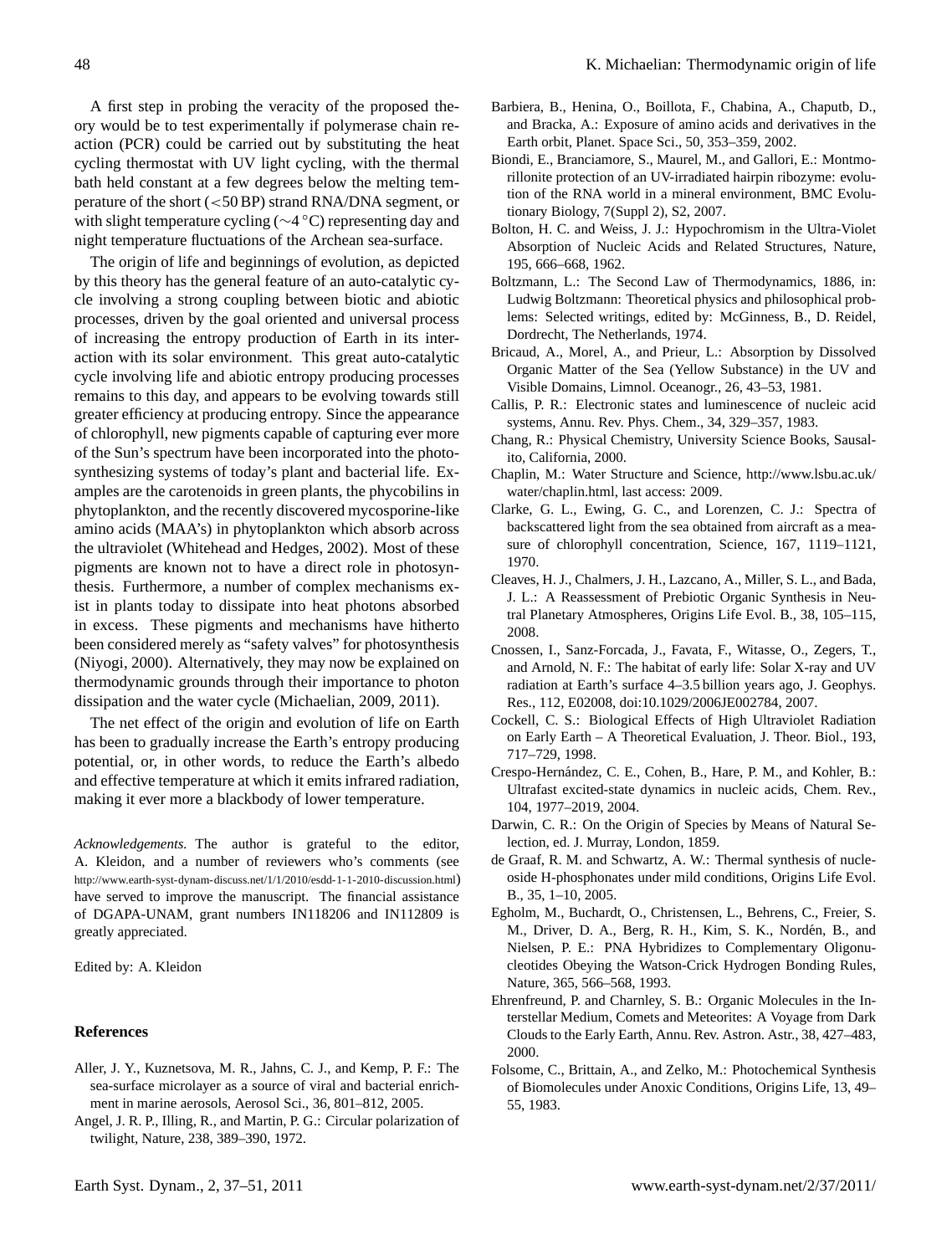- Frick, D. N., Banik, S., and Rypma, R. S.: Role of Divalent Metal Cations in ATP Hydrolysis Catalyzed by the Hepatitis C Virus NS3 Helicase: Magnesium Provides a Bridge for ATP to Fuel Unwinding, J. Mol. Biol., 365, 1017–1032, 2007.
- Gates, D. M.: Biophysical Ecology, ISBN 0-387-90414-X, Springer-Verlag, New York Inc., 1980.

Gilbert, W.: The RNA World, Nature, 319, 618, 1986.

- Gnanadesikan, A., Emanuel, K., Vecchi, G. A., Anderson, W. G., and Hallberg, R.: How ocean color can steer Pacific tropical cyclones, Geophys. Res. Lett., 37, L18802, [doi:10.1029/2010GL044514,](http://dx.doi.org/10.1029/2010GL044514) 2010.
- Grammatika, M. and Zimmerman, W. B.: Microhydrodynamics of flotation processes in the sea-surface layer, Dynam. Atmos. Oceans, 34, 327–348, 2001.
- Hagen, U., Keck, K., Kröger, H., Zimmermann, F., and Lücking, T.: Ultraviolet light inactivation of the priming ability of DNA in the RNA polymerase system , BBA – Nucl. Acids Prot. Synth., 95, 418–425, 1965.
- Haggis, G. H.: Introduction to Molecular Biology, 2nd edition, Longman Group Limited, London, 1974.
- Halldal, P.: Ultraviolet action spectra in algology: A Review, Photochem. Photobiol., 6, 445–460, 1967.
- Haqq-Misra, J. D., Domagal-Goldman, S. D., Kasting, P. J., and Kasting, J. F.: A Revised, Hazy Methane Greenhouse for the Archean Earth, Astrobiology, 8, 1127–1137, 2008.
- Hardy, J. T.: The sea-surface Microlayer: Biology, Chemistry and Anthropogenic Enrichment, Prog. Oceanogr., 11, 307–328, 1982.
- Hoyle, F. and Wickramasinghe, N. C.: Lifecloud The Origin of Life in the Universe, ISBN 0-460-04335-8, J. M. Dent and Sons, London, UK, 1978.
- Ityaksov, D., Linnartz, H., and Ubachs, W.: Deep-UV absorption and Rayleigh scattering of carbon dioxide, Chem. Phys. Lett., 462, 31–34, 2008.
- Jalasvuori, M. and Bamford, J. K. H.: Structural co-evolution of viruses and cells in the primordial world, Origins Life Evol. B., 38, 165–181, 2008.
- Jin, Z., Charlock, T. P., Smith Jr., W. L., and Rutledge, K.: A parameterization of ocean surface albedo, Geophys. Res. Lett., 31, L22301, [doi:10.1029/2004GL021180,](http://dx.doi.org/10.1029/2004GL021180) 2004.
- Jones, I., George, G., and Reynolds, C.: Quantifying effects of phytoplankton on the heat budgets of two large limnetic enclosures, Freshwater Biol., 50, 1239–1247, 2005.
- Jungmann, R., Liedl, T., Sobey, T. L., Shih, W., and Simmel, F. C.: Isothermal Assembly of DNA Origami Structures Using Denaturing Agents, J. Am. Chem. Soc., 130, 10062–10063, 2008.
- Kahru, M., Leppanen, J. M., and Rud, O.: Cyanobacterial blooms cause heating of the sea-surface, Mar. Ecol.-Prog. Ser., 101, 1–7, 1993.
- Kalisky, O., Feitelson, J., and Ottolenghi, M.: Photochemistry and Fluorescence of Bacteriorhodopsin Excited in its 280-nm Absorption Band, Biochemistry, 20, 205–209, 1981.
- Kleidon, A.: Nonequilibrium thermodynamics and maximum entropy production in the Earth system, Naturwissenschaften, 96, 653–677, 2009.
- Kleidon, A. and Lorenz, R. D.: Non-equilibrium thermodynamics and the production of entropy; life, Earth, and beyond, Springer Verlag, Berlin, Heidelberg, Germany, 2005.
- Knauth, L. P.: Isotopic Signatures and Sedimentary Records, in: Lecture Notes in Earth Sciences #43, edited by: Clauer, N. and Chaudhuri, S., Springer-Verlag, Berlin, 123–152, 1992.
- Knauth, L. P. and Lowe, D. R.: High Archean climatic temperature inferred from oxygen isotope geochemistry of cherts in the 3.5 Ga Swaziland group, South Africa, Geol. Soc. Am. Bull., 115, 566–580, 2003.
- Kuzicheva, E. A. and Simakov, M. B.: Abiogenic Synthesis of nucleotides in conditions of space flight of the biosputnik "BION-11", Adv. Space Res., 23, 387–391, 1999.
- Kwok, S.: The synthesis of organic and inorganic compounds in evolved stars, Nature, 430, 985–991, 2004.
- Kwok, S.: Organic matter in space: from star dust to the Solar System, Astrophys. Space Sci., 319, 5–21, 2009.
- LaRowe, D. E. and Regnier, P.: Thermodynamic potential for the abiotic synthesis of adenine, cytosine, guanine, thymine, uracil, ribose, and deoxyribose in hydrothermal systems, Origins Life Evol. B., 38, 383–397, 2008.
- Levy, M. and Miller, S. L.: The stability of the RNA bases: Implications for the origin of life, P. Natl. Acad. Sci. USA, 95, 7933– 7938, 1998.
- Lloyd, S. and Pagels, H. M.: Complexity as thermodynamic depth, Ann. Phys., 188, 186–213, 1988.
- Lorenz, E. N.: Generation of available potential energy and the intensity of the general circulation, in: Dynamics of climate, edited by: Pfeffer, R. C., Pergamon, Oxford, 86–92, 1960.
- Lowe, D. R. and Tice, M. M.: Geologic evidence for Archean atmospheric and climatic evolution: Fluctuating levels of  $CO<sub>2</sub>$ ,  $CH<sub>4</sub>$ , and  $O_2$  with an overriding tectonic control, Geology, 32, 493– 496, 2004.
- Manzello, D. P., Brandt, M. E., Smith, T. B., Lirman, D., and Nemeth, R.: Hurricanes benefit bleached corals, P. Natl. Acad. Sci. USA, 104, 12035–12039, 2007.
- Martín, O., Galante, D., Cárdenas, R., and Horvath, J. E.: Shortterm effects of gamma ray bursts on Earth, Astrophys. Space Sci., 321, 161–167, 2009.
- Martins, Z., Botta, O., Fogel, M. L., Sephton, M. A., Glavin, D. P., Watson, J. S., Dworkin, J. P., Schwartz, A. W., and Ehrenfreund, P.: Extraterrestrial nucleobases in the Murchison meteorite, Earth Planet. Sc. Lett., 270, 130–136, 2008.
- Martyusheva, L. M. and Seleznev, V. D.: Maximum entropy production principle in physics, chemistry and biology, Phys. Rep., 426, 1–45, 2006.
- Matthews, C. N.: The HCN world: Establishing Protein Nucleic Acid Life via Hydrogen Cyanide Polymers, in: Origins, edited by: Seckbach, J., Kluwer Academic Publishers, The Netherlands, 121–135, 2004.
- McReynolds, J. H., Furlong, N. B., Birrell, P. J., Kimball, A. P., and Oró, J.: Polymerization of deoxyribonucleotides by ultraviolet light, in: Prebiotic and Biochemical Evolution, North-Holland, edited by: Kimball, A. P. and Oró, J., Amsterdam, The Netherlands, 111–121, 1971.
- Michaelian, K.: Thermodynamic stability of ecosystems, J. Theor. Biol., 237, 323–335, 2005.
- Michaelian, K.: Thermodynamic Function of Life, arXiv:0907.0040v2[physics.gen-ph], 2009.
- Michaelian, K.: Absorption of Sunlight at the Archean Sea Surface, in preparation, 2010a.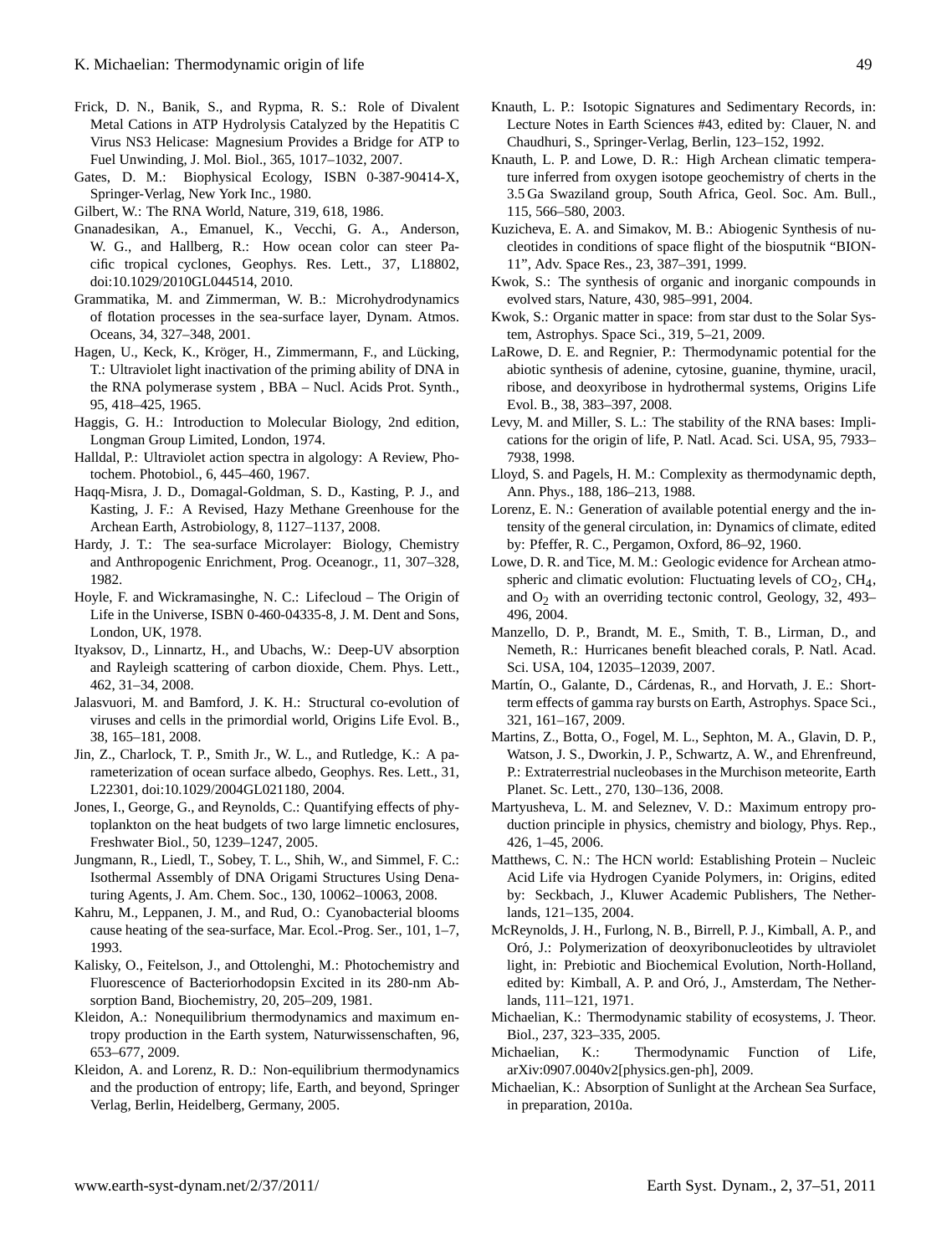- Michaelian, K.: Homochirality through Photon-Induced Melting of RNA/DNA: the Thermodynamic Dissipation Theory of the Origin of Life, available from Nature Precedings [http://hdl.handle.](http://hdl.handle.net/10101/npre.2010.5177.1) [net/10101/npre.2010.5177.1,](http://hdl.handle.net/10101/npre.2010.5177.1) (last access: March 2011), 2010b.
- Michaelian, K.: Biological catalysis of the hydrological cycle: life's thermodynamic function, Hydrol. Earth Syst. Sci. Discuss., 8, 1093–1123, [doi:10.5194/hessd-8-1093-2011,](http://dx.doi.org/10.5194/hessd-8-1093-2011) 2011.
- Middleton, C. T., de la Harpe, K., Su, C., Law, Y. K., Crespo-Hernández, C. E., and Kohler, B.: DNA Excited - State dyanmics: from single bases to the double helix, Annu. Rev. Phys. Chem., 60, 217–239, 2009.
- Miller, S. L.: The endogenous synthesis of organic compounds, in: The Molecular Origins of Life, edited by: Brack, A., Cambridge University Press, Cambridge, 1998.
- Miller, S. L. and Urey, H. C.: Organic compound synthesis on the primitive earth, Science, 130, 245–251, 1959.
- Morel, R. E. and Fleck, G: Onsager's Principle: A Unifying Biotheme, J. Theor. Biol., 136, 171–175, 1989.
- Mulkidjanian, A. Y., Cherepanov, D. A., and Galperin, M. Y.: Survival of the fittest before the beginning of life: selection of the first oligonucleotide-like polymers by UV light, BMC Evol. Biol., 3(12), 1–7, [doi:10.1186/1471-2148-3-12,](http://dx.doi.org/10.1186/1471-2148-3-12) 2003.
- Muller, A. W. J.: Thermosynthesis as energy source for the RNA World: a model for the bioenergetics of the origin of life, Biosystems, 82, 93–102, 2005.
- Mullis, K.: The unusual origin of the Polymerase Chain Reaction, Sci. Am., April, 262, 56–65, 1990.
- Newell, R. E., Kidson, J. W., Vincent, D. G., and Boer, G. J. M.: The general circulation of the tropical atmosphere, Vol. 2, MIT Press, Cambridge, 1974.
- Nisbet, E. G., Cann, J. R. amd Van Dover, C. L.: Origins of photosynthesis, Nature, 373, 479–480, 1995.
- Nitschke, W. and Russell, M. J.: Hydrothermal focusing of chemical and chemiosmotic energy, supported by delivery of catalytic Fe, Ni, Mo/W, Co, S and Se, forced life to emerge, J. Mol. Evol., 69, 481–496, 2009.
- Niyogi, K. K.: Safety valves for photosynthesis, Curr. Opin. Plant Biol., 3, 455–460, 2000.
- Nozawa, T., Trost, J. T., Fukada, T., Masahiro Hatano, M., Mc-Manus, J. D., and Blankenship, R. E.: Properties of the reaction center of the thermophilic purple photosynthetic bacterium Chromatium tepidum, Biochim. Biophys. Acta, 894, 468–476, 1987.
- Onsager, L.: Reciprocal Relations in Irreversible Processes, I., Phys. Rev., 37, 405–426, 1931.
- Oparin, A. I.: The Origin of Life, Moscow: Moscow Worker publisher, English translation: Oparin, A. I., 1968, The Origin and Development of Life (NASA TTF-488), L GPO, Washington, D. C., 1924.
- Orgel, L. E.: The origin of life on earth, Sci. Am., 271, 77–83, 1994.
- Orgel, L. E.: Prebiotic chemistry and the origin of the RNA world, Crit. Rev. Biochem. Mol., 39, 99–123, 2004.
- Oró, J.: Mechanism of synthesis of adenine from hydrogen cyanide under possible primitive Earth conditions, Nature, 191, 1193– 1194, 1961.
- Oró, J. and Kimball, A. P.: Synthesis of purines under possible primitive Earth conditions, II. Purine intermediates from hydrogen cyanide, Arch. Biochem. Biophys., 96, 293–313, 1962.
- Paltridge, G. W.: Climate and thermodynamic systems of maximum dissipation, Nature, 279, 630–631, 1979.
- Pecourt, J.-M. L., Peon, J., and Kohler, B.: Ultrafast internal conversion of electronically excited RNA and DNA nucleosides in water, J. Am. Chem. Soc., 122, 9348–9349, 2000.
- Pecourt, J.-M. L., Peon, J., and Kohler, B.: DNA excited-state dynamics: ultrafast internal conversion and vibrational cooling in a series of nucleosides, J. Am. Chem. Soc., 123, 10370–10378, 2001.
- Peixoto, J. P., Oort, A. H., de Almeida, M., and Tomé, A.: Entropy budget of the atmosphere, J. Geophys. Res., 96, 10981–10988, 1991.
- Ponnamperuma, C. and Mack, R.: , Nucleotide synthesis under possible primitive Earth conditions, Science, 148, 1221–1223, 1965.
- Ponnamperuma, C., Mariner, R., and Sagan, C.: Formation of Adenosine by Ultra-violet Irradiation of a Solution of Adenine and Ribose, Nature, 198, 1199–1200, 1963.
- Powner, M. W., Gerland, B., and Sutherland, J. D.: Synthesis of activated pyrimidine ribonucleotides in prebiotically plausible conditions, Nature, 459, 239–242, 2009.
- Prigogine, I.: Thermodynamics of Irreversible Processes, Wiley, New York, 1967.
- Prigogine, I., Nicolis, G., and Babloyantz, A.: Thermodynamics of Evolution (I), Phys. Today, 25, 23–28; Thermodynamics of Evolution (II), Phys. Today, 25, 38–44, 1972.
- Pulselli, R. M., Simoncini, E., and Tiezzi, E.: Self-organization in dissipative structures: A thermodynamic theory for the emergence of prebiotic cells and their epigenetic evolution, BioSystems, 96, 237–241, 2009.
- Rauchfuss, H.: Chemical Evolution and the Origin of Life, Springer, New York, 2008.
- Rosing, M. T. and Frei, R.: U-rich Archaean sea-floor sediments from Greenlandindications of >3700 Ma oxygenic photosynthesis, Earth Planet. Sc. Lett., 217, 237-244, 2004.
- Roth, D. and London, M.: Acridine probe study into synergistic DNA-denaturing action of heat and ultraviolet light in squamous cells, J. Invest. Dermatol., 69, 368–372, 1977.
- Rufus, J., Stark, G., Smith, P. L., Pickering, J. C., and Thorne, A. P.: High-resolution photoabsorption cross section measurements of SO2, 2: 220 to 325 nm at 295 K, J. Geophys. Res., 108(E2), 5011, [doi:10.1029/2002JE001931,](http://dx.doi.org/10.1029/2002JE001931) 2003.
- Sagan, C.: Ultraviolet Selection Pressure on the Earliest Organisms, J. Theor. Biol., 39, 195–200, 1973.
- Sagan, C. and Chyba, C.: The Early Faint Sun Paradox: Organic Shielding of Ultraviolet-Labile Greenhouse Gases, Science, 276, 1217–1221, 1997.
- Schidlowski, M.: A 3.800-million-year isotopic record of life from carbon in sedimentary rocks, Nature, 333, 313–318, 1988.
- Schidlowski, M., Hayes, J. M., and Kaplan, I. R.: Isotopic Inferences of Ancient Biochemistries: Carbon, Sulfur, Hydrogen, and Nitrogen, in: Earth's Earliest Biosphere its Origin and Evolution, edited by: Schopf, J. W., Princeton University Press, Princeton, New Jersey, 149–186, 1983.
- Schlüssel, P., Emery, W. J., Grassl, H., and Mammen, T.: On the bulk-skin temperature difference and its impact on satellite remote sensing of sea-surface temperature, J. Geophys. Res., 95, 13341–13356, 1990.
- Schwartz, A. W.: The RNA World and its origins, Planet Space Sci., 43, 161–165, 1995.